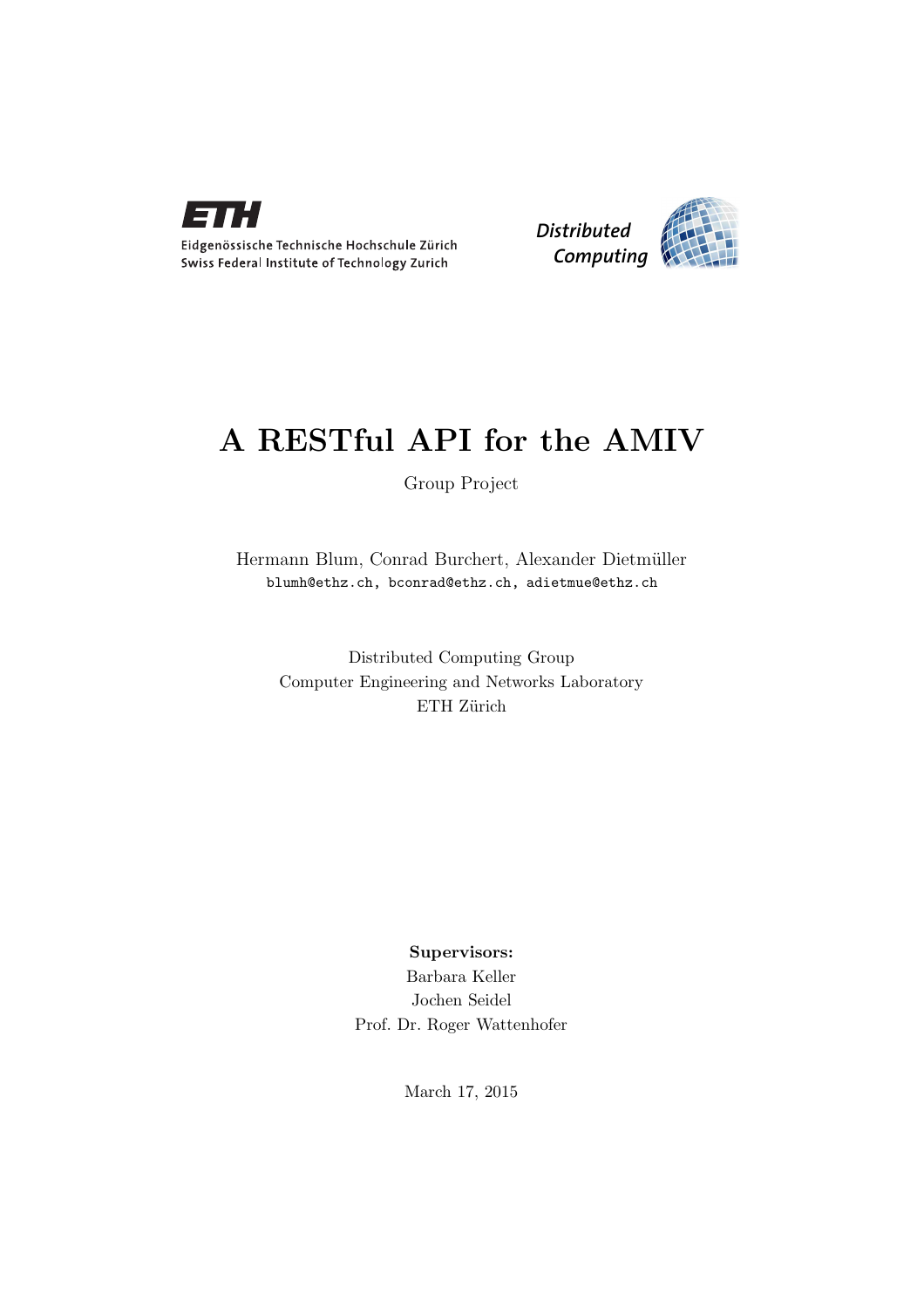### Abstract

As a group project we desgined and implemented an API for our student's association. This Report describes problems with the old infrastructure and the ideas behind our new design.

Attached are the User- and Developer Guide which were part of our work. They describe the API and implementation in a more detailed and technical way.

# **Contents**

| T        | <b>Group Project Report</b>                                                                                                                                                                                                                                       | 4                       |
|----------|-------------------------------------------------------------------------------------------------------------------------------------------------------------------------------------------------------------------------------------------------------------------|-------------------------|
| 1        | Introduction                                                                                                                                                                                                                                                      | $\overline{\mathbf{4}}$ |
| $\bf{2}$ | Development in the past and current Situation                                                                                                                                                                                                                     | $\overline{\mathbf{4}}$ |
| 3        | <b>Concept and Goal</b>                                                                                                                                                                                                                                           | $\overline{\mathbf{4}}$ |
| 4        | <b>Solution</b>                                                                                                                                                                                                                                                   | 5                       |
| 5        | Outlook                                                                                                                                                                                                                                                           | 6                       |
| п        | <b>Developer Guide</b>                                                                                                                                                                                                                                            | 8                       |
| 6        | <b>General</b>                                                                                                                                                                                                                                                    | 8                       |
|          | 6.1                                                                                                                                                                                                                                                               | 8                       |
|          | 6.2                                                                                                                                                                                                                                                               | 8                       |
|          | 6.3                                                                                                                                                                                                                                                               | 9                       |
|          | 6.4                                                                                                                                                                                                                                                               | 9                       |
|          | 6.5<br>Running the tests $\ldots \ldots \ldots \ldots \ldots \ldots \ldots \ldots \ldots$                                                                                                                                                                         | 10                      |
|          | 6.6<br>Debugging server $\dots \dots \dots \dots \dots \dots \dots \dots \dots$                                                                                                                                                                                   | 10                      |
| 7        | Architecture                                                                                                                                                                                                                                                      | 10                      |
| 8        | <b>Security</b>                                                                                                                                                                                                                                                   | 11                      |
|          | 8.1<br>Authentification<br>$\mathbb{R}^2$ . The set of the set of the set of the set of the set of the set of the set of the set of the set of the set of the set of the set of the set of the set of the set of the set of the set of the set of the set of<br>. | 12                      |
|          | 8.2                                                                                                                                                                                                                                                               | 12                      |
| 9        | Roles                                                                                                                                                                                                                                                             | 13                      |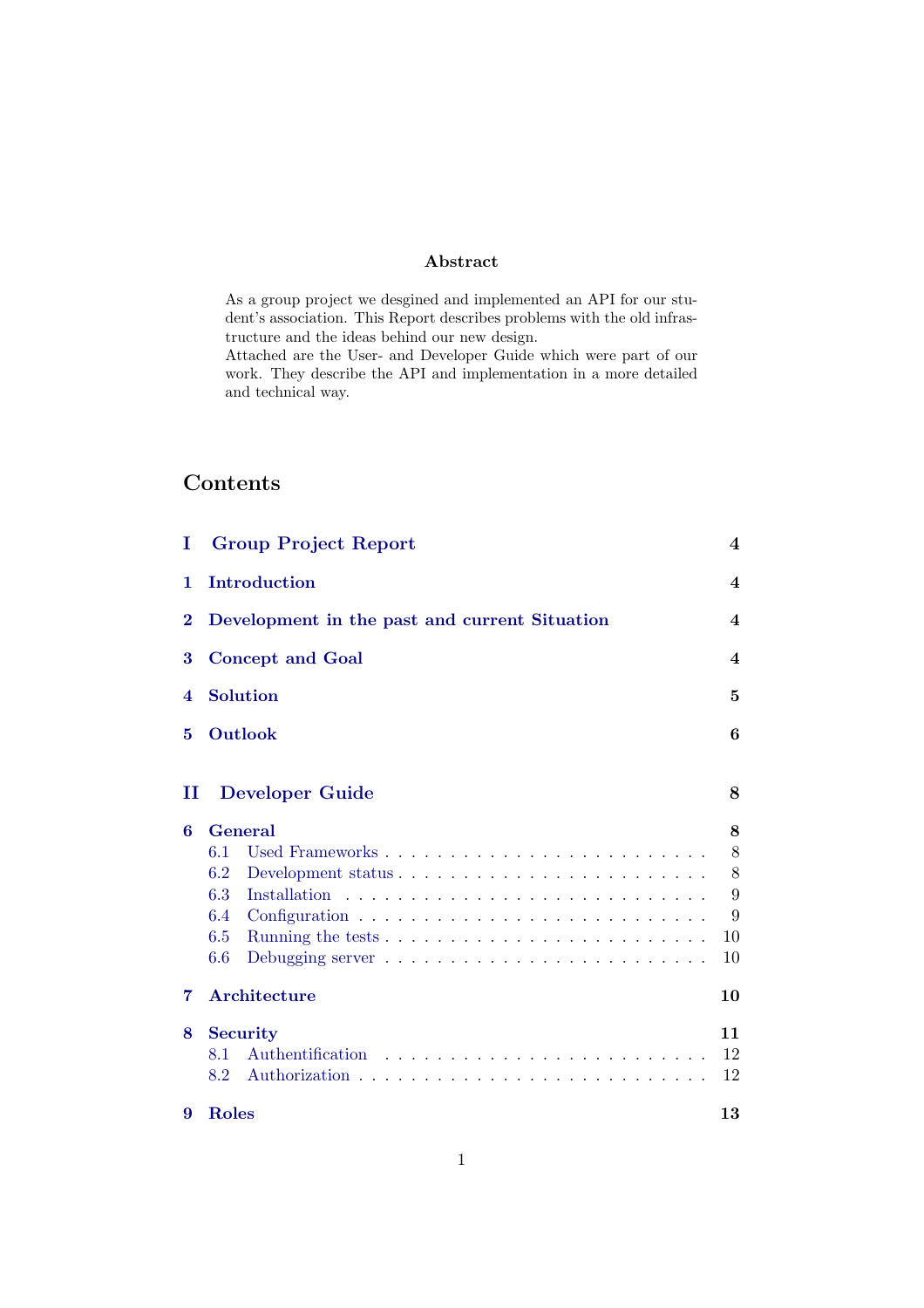| 10 Owner checks                                                                                                                                                | 13<br>14                                           |
|----------------------------------------------------------------------------------------------------------------------------------------------------------------|----------------------------------------------------|
| <b>11 Localization</b>                                                                                                                                         | 14<br>15<br>15                                     |
| 12 Files                                                                                                                                                       | 16                                                 |
| <b>13 Validation</b>                                                                                                                                           | 16                                                 |
| 14 Cron                                                                                                                                                        | 16                                                 |
| <b>User Guide</b><br>ш                                                                                                                                         | 17                                                 |
| 15 General                                                                                                                                                     | 17<br>17<br>17<br>17<br>17<br>17<br>18<br>19<br>19 |
| <b>16 Authentification</b><br>16.3 API keys<br>the contract of the contract of the contract of the contract of the contract of the contract of the contract of | 20<br>21<br>21<br>23<br>23<br>23<br>24             |
| 17 GET queries                                                                                                                                                 | 24<br>24<br>25<br>25<br>25<br>25                   |
| 18 PUT, PATCH, DELETE queries                                                                                                                                  | 26<br>26                                           |
| 19 Example: Use PATCH to change a password                                                                                                                     | 26                                                 |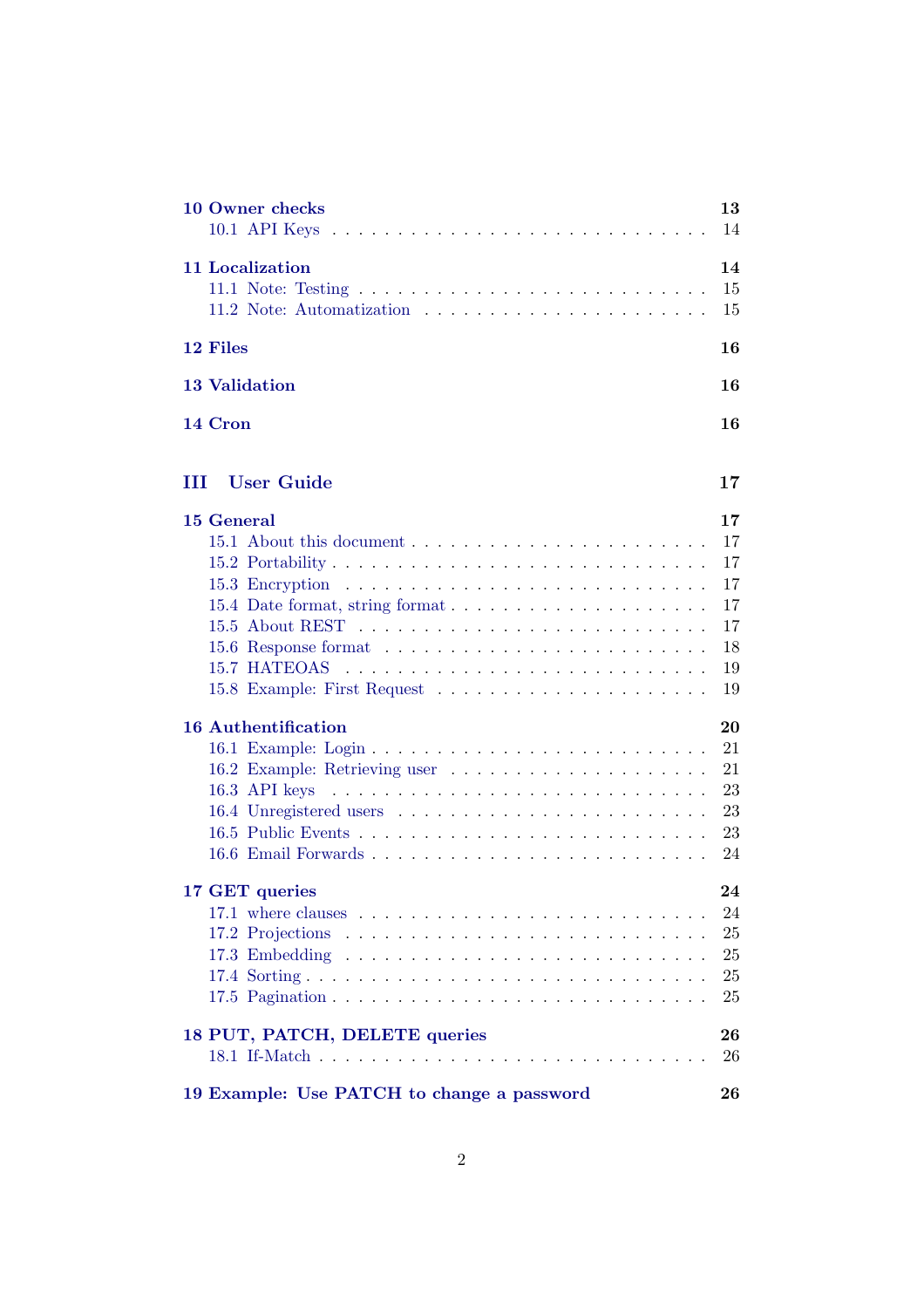| 20 Localization: Content in different languages                         | 26 |
|-------------------------------------------------------------------------|----|
| 20.1 Example: Create an event with the requests library $\dots$ .       | 26 |
| 21 Working with files                                                   | 29 |
|                                                                         |    |
| 21.2 Working with study documents 30                                    |    |
| 22 Common Problems                                                      | 30 |
|                                                                         |    |
| 22.2 How can I send boolean etc to the server using python requests? 30 |    |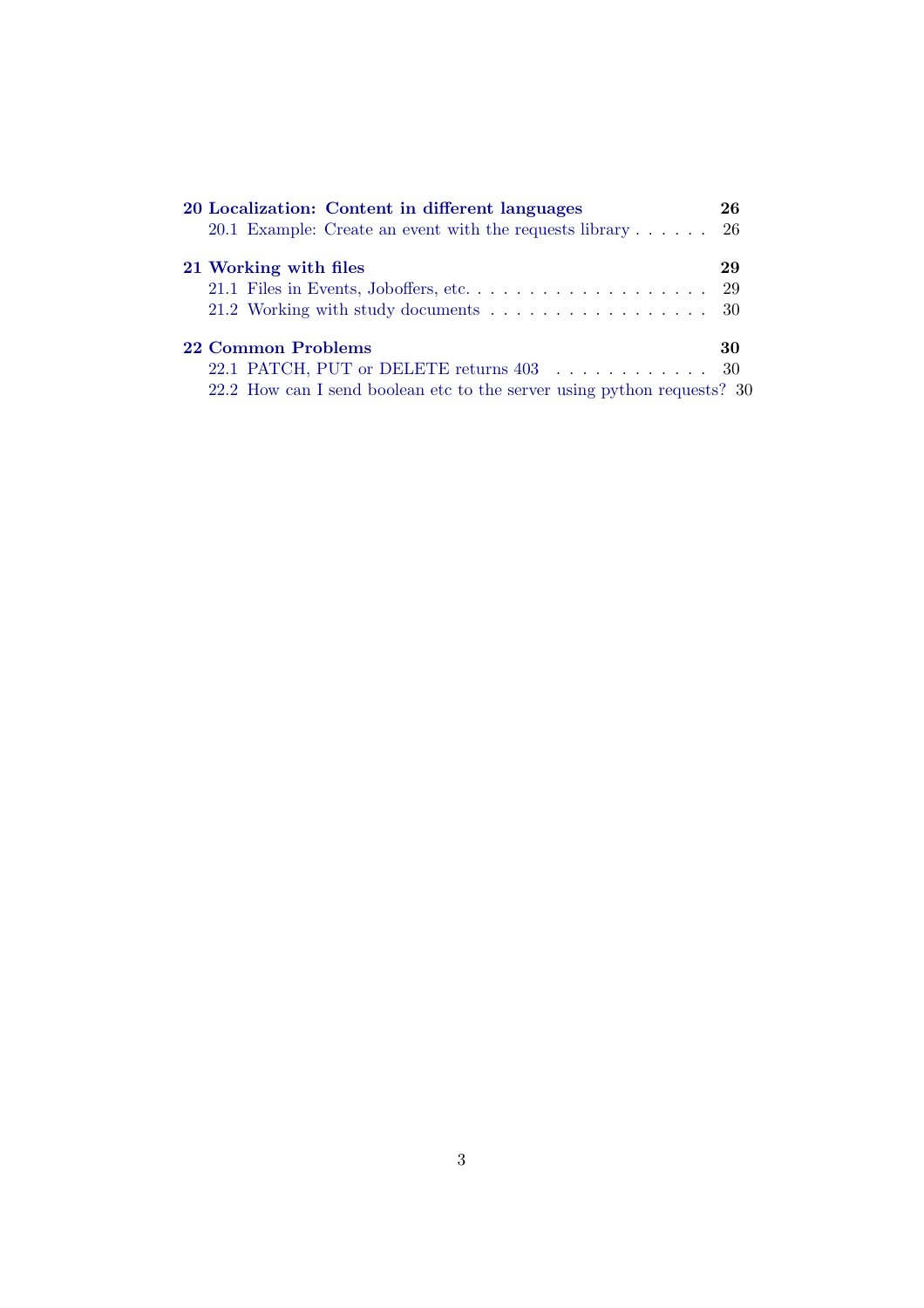# <span id="page-4-0"></span>Part I Group Project Report

# <span id="page-4-1"></span>1 Introduction

We are members of the student organisation of mechanical and electrical engineers at ETH Zürich, called AMIV. Working for AMIV we realized that the current IT-infrastructure is in great need of improvement.

As a group project in the third bachelor year, we redesigned the general architecture of the system and defined and implemented an API interface as the central element of the new design.

# <span id="page-4-2"></span>2 Development in the past and current Situation

Over the years the IT-infrastructure of AMIV has grown with the rest of the organisation to fit many different needs:: e.g. news articles, event organization and registration, member management and lots more.

Along the way many tools have been written and integrated into the infrastructue as they were needed, since the active members of the organisation came and went, as they did not have that much time besides their studies or their time at ETH came to an end.

All of this lead to different problems which we are now facing:

Our current infrastructure is built around the Content Management System (CMS) Drupal which is extended by many self-written modules. The content is fragmented and our homepage the opposite of user friendly. The single modules in the CMS can not communicate which each otherThis leads to a lot of additional work, as one needs to put the same data into different modules to create e.g. an event that requires a website article, registration and a calendar entry, which have to be created seperately.

Moreover a single bug which may lead to a blackout in the whole infrastrucute could be in any of our (sadly) insufficiently documented modules.

Because of this maintaining the website requires both extensive knowledge of the CMS and an overview of all the different modules.

# <span id="page-4-3"></span>3 Concept and Goal

- Division of the infrastructure:
	- one database server: Here we store information about members, events, app-logins, permissions for the homepage, registrations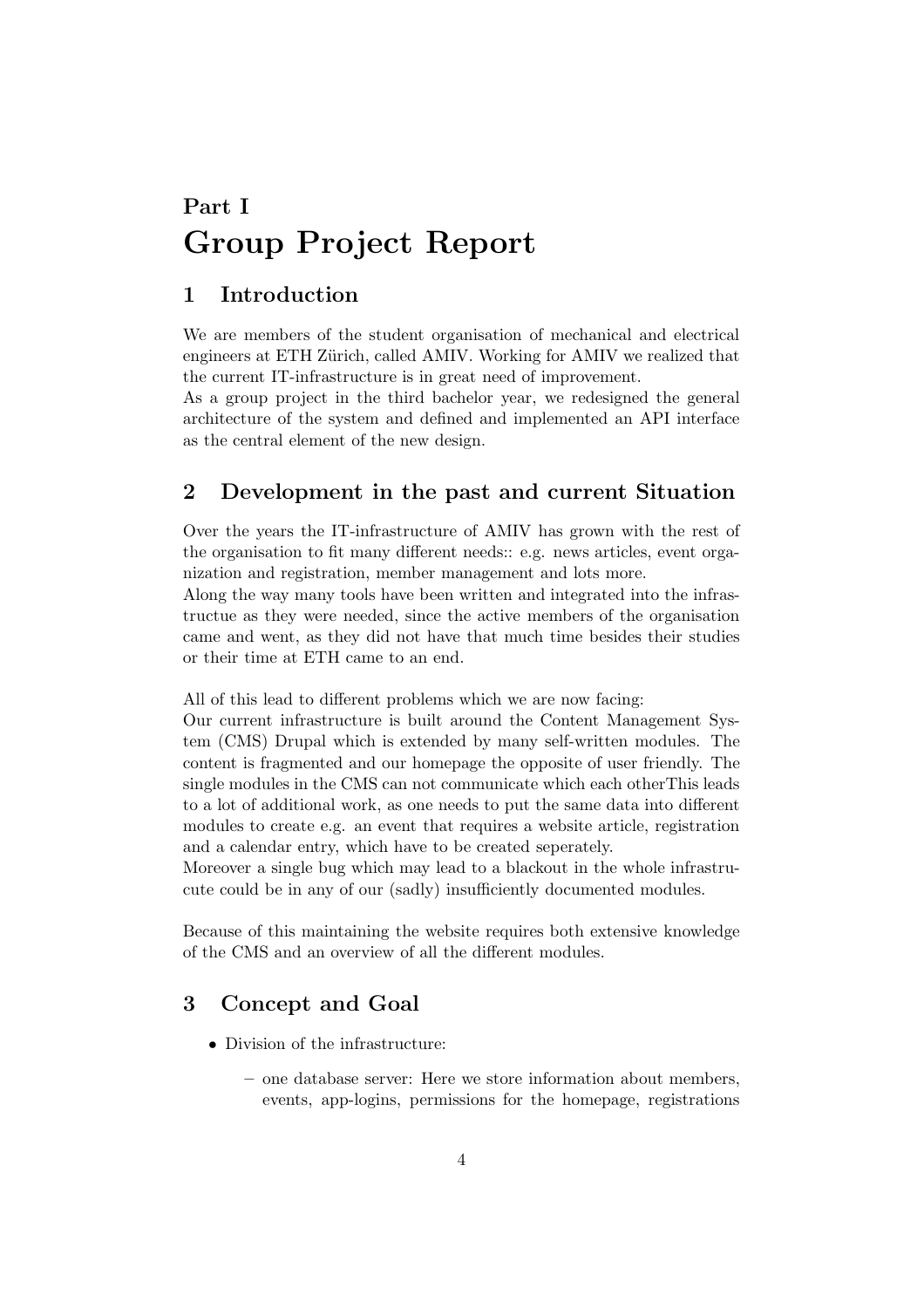for the pay-system, signups for events

- Homepage on basis of a Content-Management-System (e.g. Wordpress): Here we provide static contents and can show data from the database-server (events, signups, . . . )
- Applications like a beer-machine, where members can get beer with their student-card, or our mobile applications will talk to the database-server to get the data they need
- As a first step we defined interfaces of the components. This defines also the function, each component has.Our questions were:
	- Which function will this component provide?
	- Which data-elements will be accessed by whom?
	- In which format is the data stored and provided?
	- Who has right for which kind of access?
- From the client point of view, there are additional questions:
	- How can one verify their identity and right to access e.g. member data?
	- At which point authentication is neccesary?
- Implementation of the interface: We implemented the interface and the backend functions like relations or authorization and wrote a lot of tests to be sure that the interface works the way we defined. We did not already integrate it with the existing database or did any kind of migration.
- We documented the interface itself, the way to access it (including code examples in python). We also wrote documentation for admins and developers.

Documentation is elemantary to conserve our knowledge and ideas behind the project for future students using this api, also in times we already left ETH.

# <span id="page-5-0"></span>4 Solution

On top of the function the frameworks provided and we only had to define our specific needs, we actively worked on the frameworks (first pull request already accepted) and implemented further functions:

Data Validation The Cerberus framework comes along with a basic data validation, e.g. for strings or numbers and also relationships. However, we wanted to make sure that the data a client POSTs to the api is semantically correct. So we check for example that an end-time of an event comes after the start-time.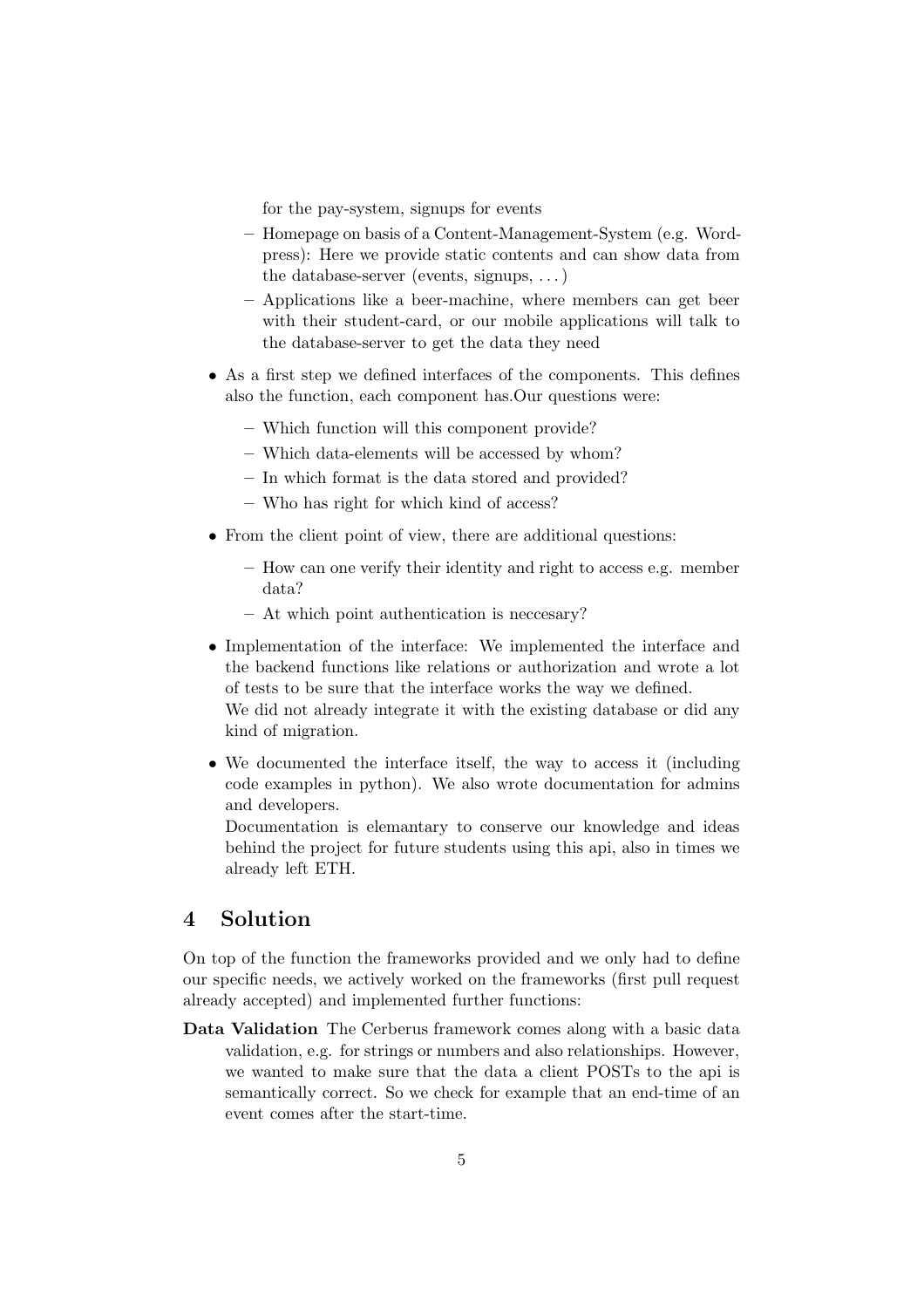- Token based authentication Every login session is identified with a token. On login with his username and password a user receives a random generated token, which he can use to authentificate himself in subsequent requests. To achieve this we wrote a custom subclass of Eve's authentification system, which uses our SQLAlchemy data model to store currently active sessions and handle login requests.
- Role based authorization Thinking about a simple model to define permissions for our api, we came along with a role based model for every big resource-category. A user can be assigned to a role that allows him to manage events and their signups, or allows him to manage emaillists.

Thinking about a simple model to define permissions for our api, we came along with a role based model for every big resource-category. A user can be assigned to a role that allows him to manage events and their signups, or allows him to manage email-lists.

We also make sure that a user can only see and manipulate his/her own eventsignups or userdata by defining one or more owners for every item in the database.

- Different Languages supported for all text fields For master students in our organisation we wanted to be able to provide english translations as well. After researching "best practise" cases for this issue we implemented an additional endpoint that accepts translated content in (basically) unlimited languages.
- Anonymous user support with email-confirmation For different special events like info days for high school students we need people to use our signup tool without having any account. In this case they use an email-address as identity and we authenticate request by a token the API send to the given email-address.
- Application Tokens Applications like a website which displays events can authenticate themselves with application-tokens.
- File management Eve uses MongoDB as default filestorage. We wanted to save files in our servers filesystem and were able to implement an extended MediaStorage Class that can be used by the framework for this exact purpose.

# <span id="page-6-0"></span>5 Outlook

With our group project we build the basis for a new IT system of the AMIV. The definition and documentation of the API allows us to motivate people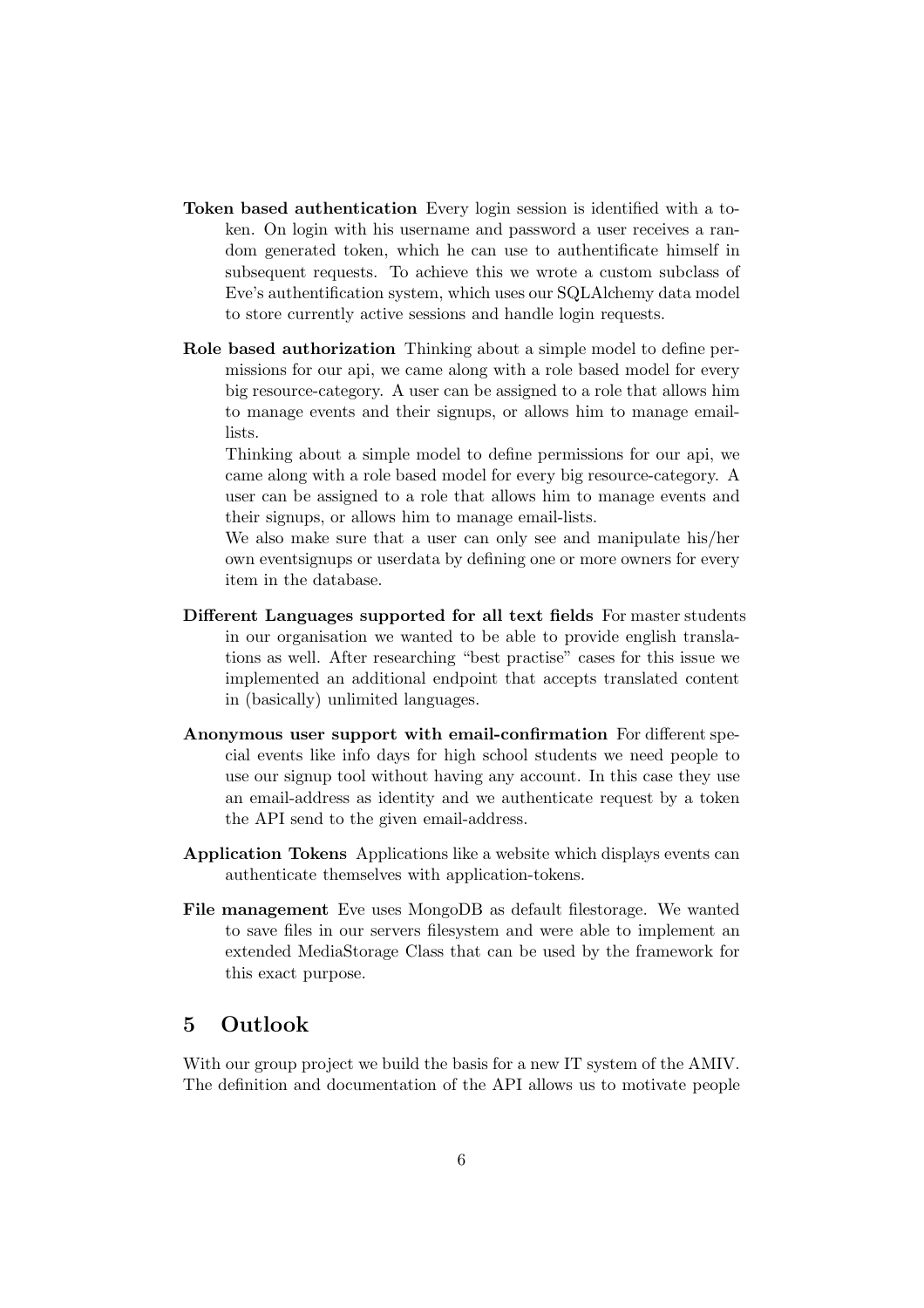who want to program small applications. It is no longer necessary for everybody to learn Drupal. They just need to understand the API and can write applications in a language they prefer.

A new webpage CMS will now be reduced to providing static content or data accessed via the API. This makes content administration and design for active members simpler.

By splitting the IT system up into small pieces we expect to get a robust system that will serve the AMIV for many years.

Our plan is to migrate the whole infrastructure within one year.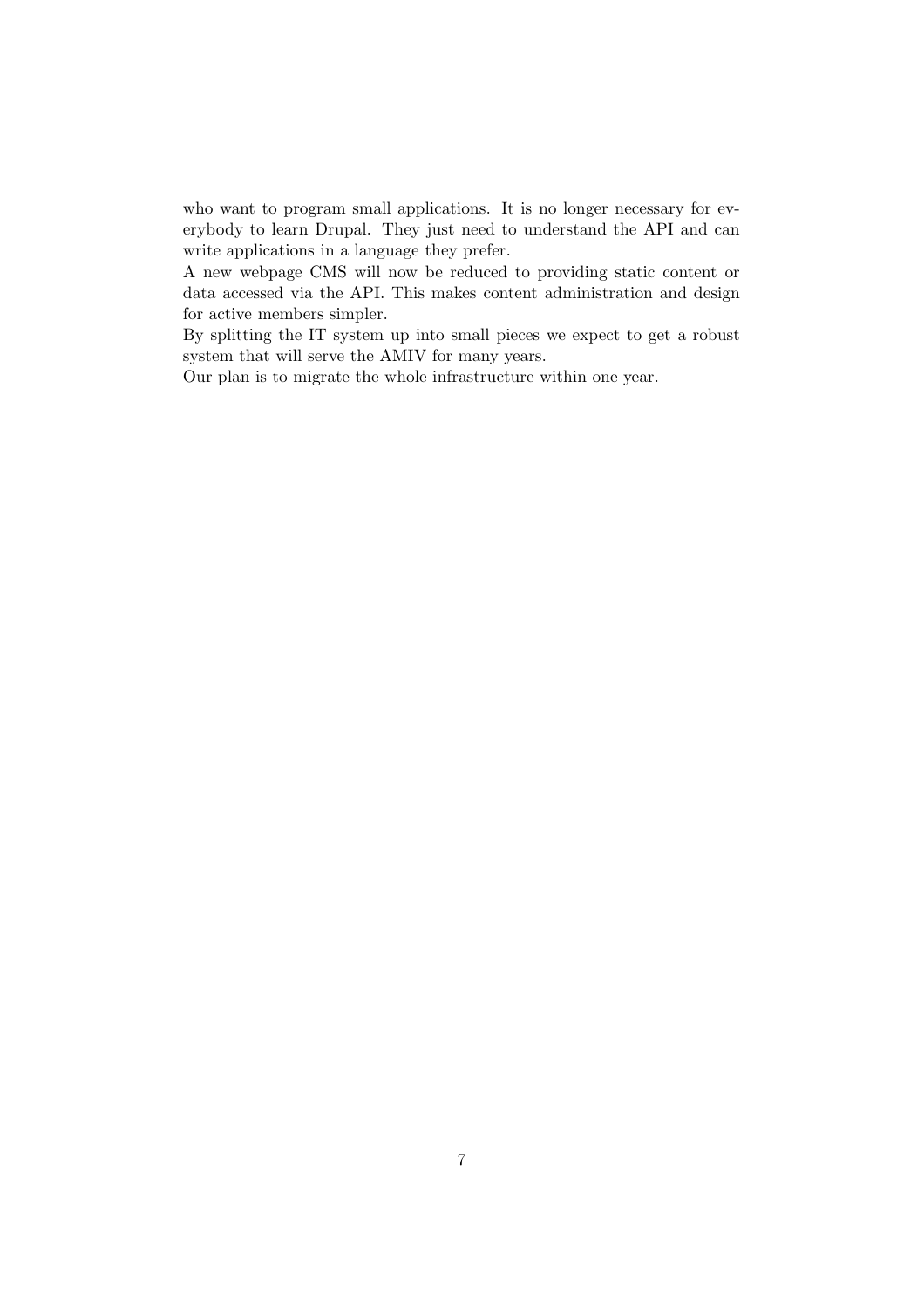# <span id="page-8-0"></span>Part II Developer Guide

# <span id="page-8-2"></span><span id="page-8-1"></span>6 General

## 6.1 Used Frameworks

AMIV API uses the [python-eve](http://python-eve.org/)<sup>[1](#page-8-4)</sup> Framework which is a collection of libraries around [Flask](http://flask.pocoo.org/)<sup>[2](#page-8-5)</sup> and [SQLAlchemy](http://www.sqlalchemy.org/)<sup>[3](#page-8-6)</sup>. The best source for information during development is the EVE Source Code at [Eve Github Repository SQL Alchemy Branch](https://github.com/nicolaiarocci/eve/tree/sqlalchemy)<sup>[4](#page-8-7)</sup>.

The main links for research about the used technologies are:

- [Flask](http://flask.pocoo.org/docs/0.10/api/)<sup>[5](#page-8-8)</sup>
- [SQL Alchemy](http://docs.sqlalchemy.org/en/rel_0_9/)<sup>[6](#page-8-9)</sup>
- [Flask-SQL Alchemy](https://pythonhosted.org/Flask-SQLAlchemy/)<sup>[7](#page-8-10)</sup>
- [Werkzeug](http://werkzeug.pocoo.org/)<sup>[8](#page-8-11)</sup>
- $\bullet$  [Eve](http://python-eve.org/)<sup>[9](#page-8-12)</sup>

## <span id="page-8-3"></span>6.2 Development status

Eve is still in early development and changing a lot. That means it might be possible that we can improve our codebase as more features move into Eve's core. We are currently using a patched version of eve-sqlalchemy and eve-docs, which are forked on github here:

- eve-sqlalchemy fork by Leonidaz $0r^{10}$  $0r^{10}$  $0r^{10}$
- [eve-docs fork by hermannsblum](https://github.com/hermannsblum/eve-docs) $^{11}$  $^{11}$  $^{11}$

<sup>1</sup> <http://python-eve.org/>

<span id="page-8-4"></span><sup>2</sup> <http://flask.pocoo.org/>

<span id="page-8-5"></span><sup>3</sup><http://www.sqlalchemy.org/>

<span id="page-8-6"></span><sup>4</sup> <https://github.com/nicolaiarocci/eve/tree/sqlalchemy>

<span id="page-8-7"></span><sup>5</sup> <http://flask.pocoo.org/docs/0.10/api/>

<span id="page-8-8"></span> $^6$ [http://docs.sqlalchemy.org/en/rel](http://docs.sqlalchemy.org/en/rel_0_9/)\_0\_9/

<span id="page-8-9"></span><sup>7</sup> <https://pythonhosted.org/Flask-SQLAlchemy/>

<span id="page-8-10"></span><sup>8</sup> <http://werkzeug.pocoo.org/>

<span id="page-8-11"></span><sup>9</sup> <http://python-eve.org/>

<span id="page-8-12"></span><sup>10</sup><https://github.com/Leonidaz0r/eve-sqlalchemy>

<span id="page-8-14"></span><span id="page-8-13"></span><sup>11</sup><https://github.com/hermannsblum/eve-docs>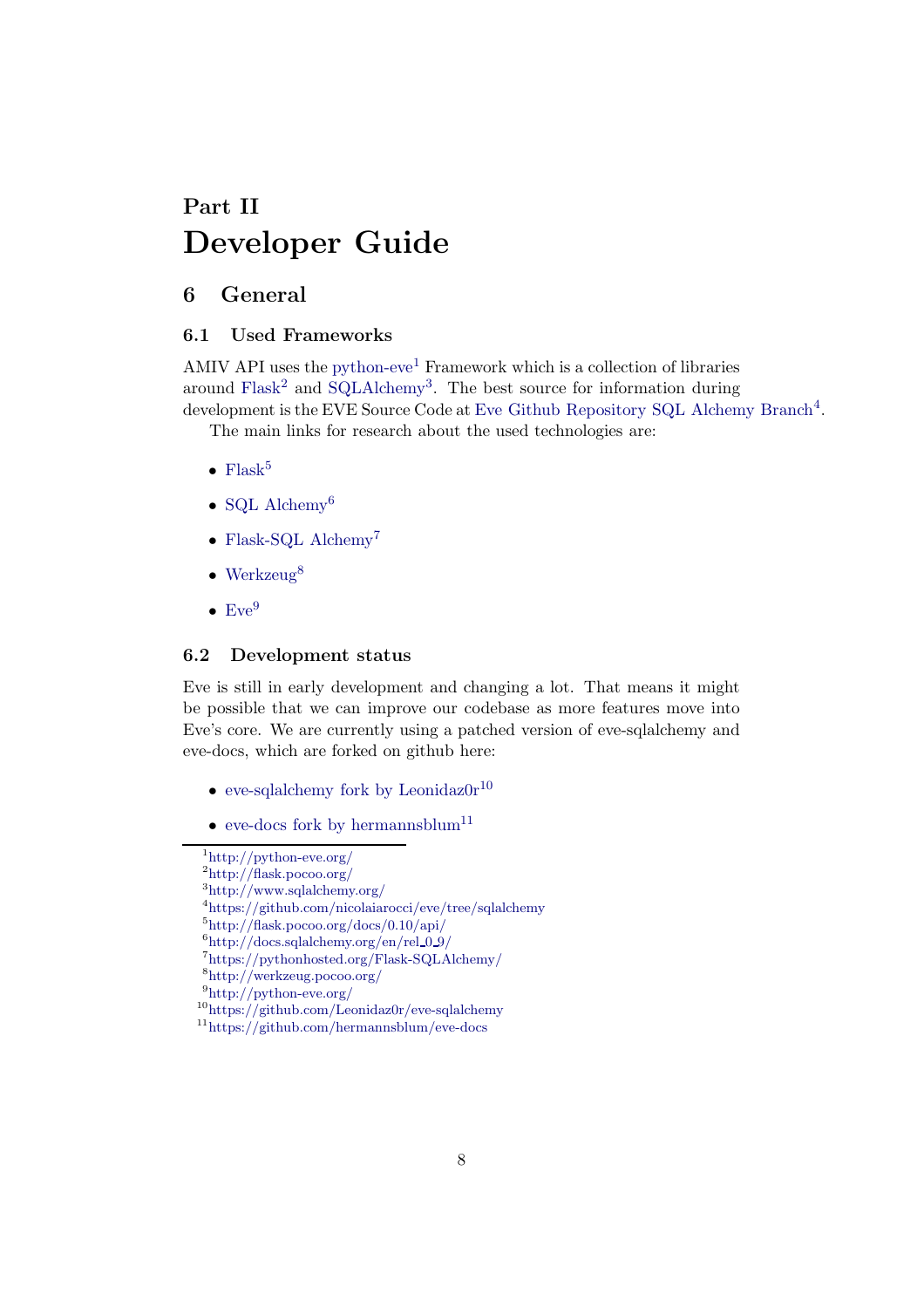#### <span id="page-9-0"></span>6.3 Installation

To setup a development environment of the API we recommend using a virtual environment with the pip python package manager. Furthermore you need git.

The following command works on Archlinux based systems, other distributions should provide a similar package:

```
sudo pacman −S python2−pip git
```
After installing pip create a working environment. First create a folder:

```
mkdir amivapi
cd amivapi
```
Now create a virtualenv which will have the python package inside and activate it:

```
virtualenv venv
 venv/bin/activate
```
Now get the source:

```
git clone https://github.com/amiv-eth/amivapi.git
cd amivapi
```
Install requirements:

```
pip install --allow-external python-mysql-connector -r
   requirements.txt
```
## <span id="page-9-1"></span>6.4 Configuration

Create a configuration:

```
python2 manage. py create_config
```
The tests will create their own database. If you configure a MySQL Server you will be asked whether the tests should also be run there. If you don't activate that they will create temporary databases on the fly in temporary files. Note that even if they run on a MySQL server they will create their own database, so you need to have the permissions for CREATE DATABASE.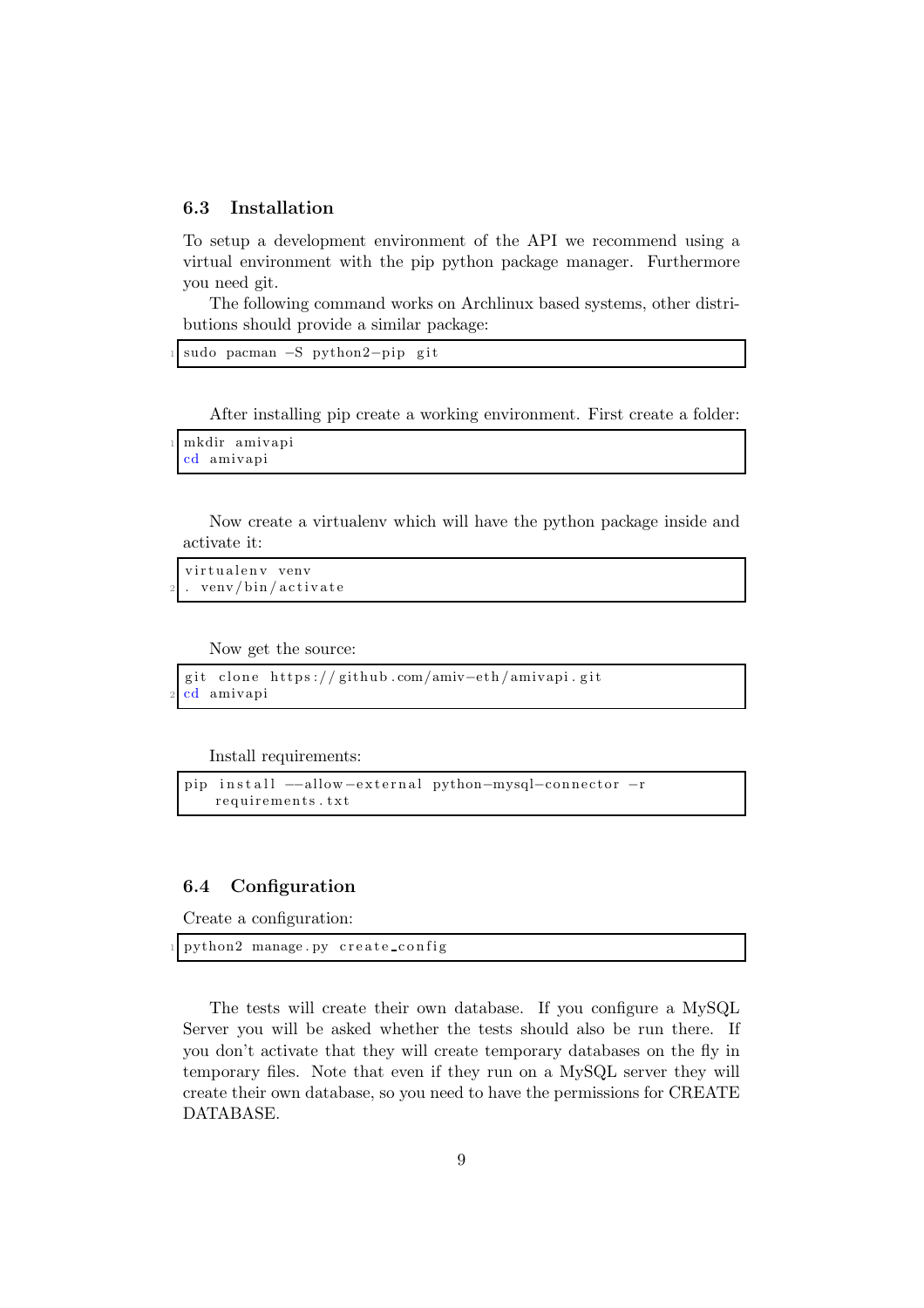#### <span id="page-10-0"></span>6.5 Running the tests

To run the tests you need to install tox:

pip install tox

Create a config(see above). To run all tests enter

tox

To test just one environment use -e with py27, py34, pypi or flake8

```
\text{tox} −e py27
```
To run only some tests specify them in the following way(substitute your test class):

tox  $-$  amivapi. tests. forwards

### <span id="page-10-1"></span>6.6 Debugging server

To play around with the API start a debug server:

python2 run.py

When the debug server is running it will be available at http://localhost:5000 and show all messages printed using the logger functions, print functions or exceptions thrown.

# <span id="page-10-2"></span>7 Architecture

The main-directory lists following files:

- authentification.py: Everything about who somebody is. Tokens are mapped to sessions and logins are handled. Also author fields are set.
- authorization.py: Everything about what somebody can do. Permissions are implemented here.
- bootstrap.py: The Eve-App gets created here. All blueprints and event-hooks are registered in the bootstrap.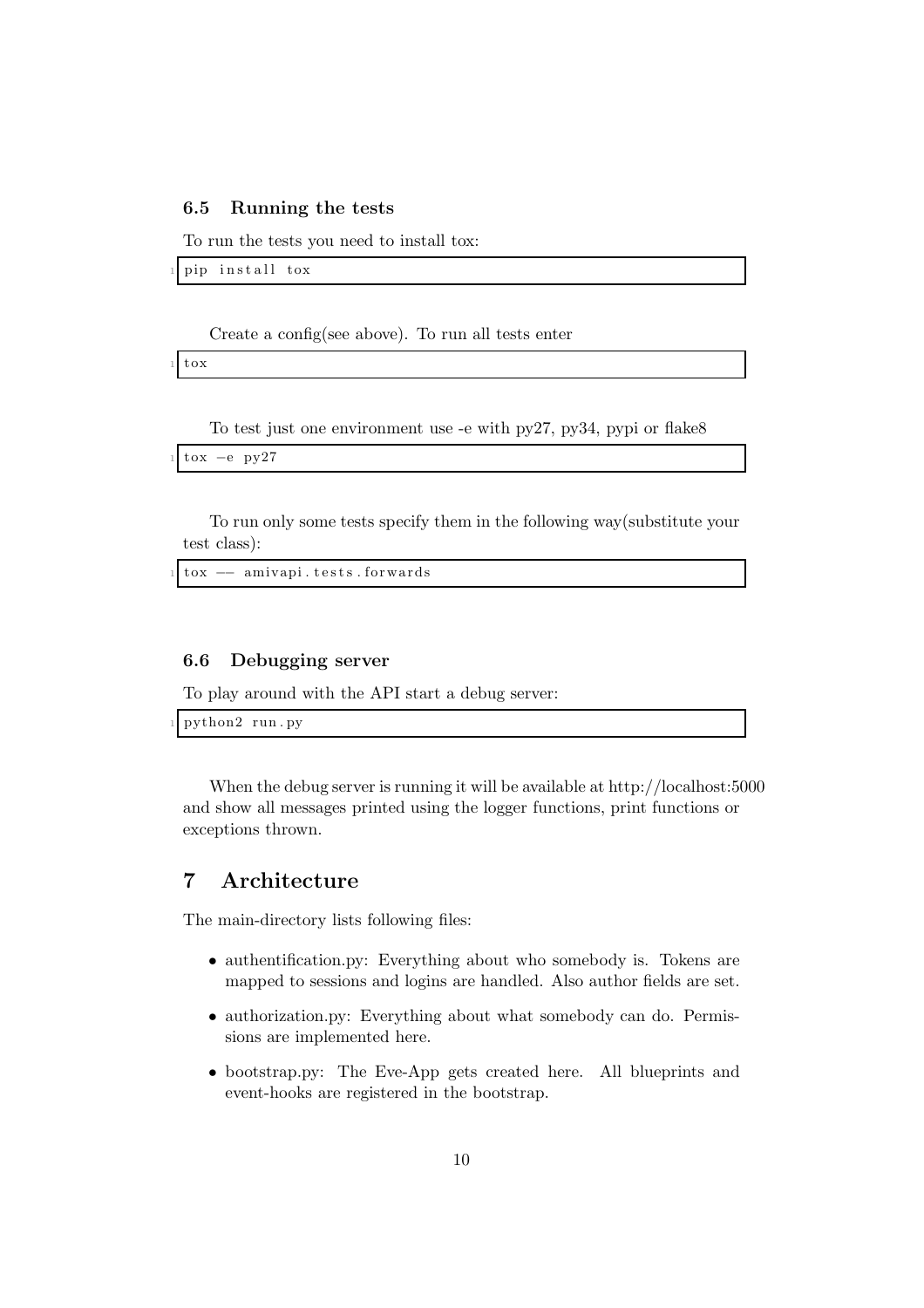- confirm.py: Blueprint and event-hooks regarding the confirmation of unregistered users.
- cron.py: Jobs run on a regular basis (sending mail about expiring permissions, cleanup)
- documentation.py: Loads additional documentation for the blueptrints.
- forwards.py: Hooks to implement the email-functionality of forwards and assignments to forwards.
- localization.py: Localization of content-fields.
- media.py: File Storage. Handles uploaded files and serves them to the user.
- models.py: The Data-Model. As a basis of the API, in the Data-Model the different Data-Classes and their relations get defined.
- schemas.py: Creates the basic validation-schema out of the data-model and applies custom changes.
- settings.py: Constants which should not be changed by the admin, but can be changed by some developer
- utils.py: General helping functions.
- validation.py: Every validation that extends the basic Cerberus-schemadefinition and Hooks for special semantic checks, e.g. whether an endtime comes after a start-time.

For understanding the structure of the api, the data-model in models.py is the Point to start.

# <span id="page-11-0"></span>8 Security

Checking whether a request should be allowed consists of two steps, authentification and authorization. Authentification is the process of determining the user which is performing the action. Authorization is the process of determining which actions should be allowed for the authentificated user.

Authentification will provide the ID of the authentificated user in g.logged in user Authorization will provide whether the user has an admin role in g.resource admin

Requests which are handled by eve will automatically perform authentification and authorization. If you implement a custom endpoint you have to

call them yourself. However authorization really depends on what is about to happen, so you might have to do it yourself. To get an idea of what to do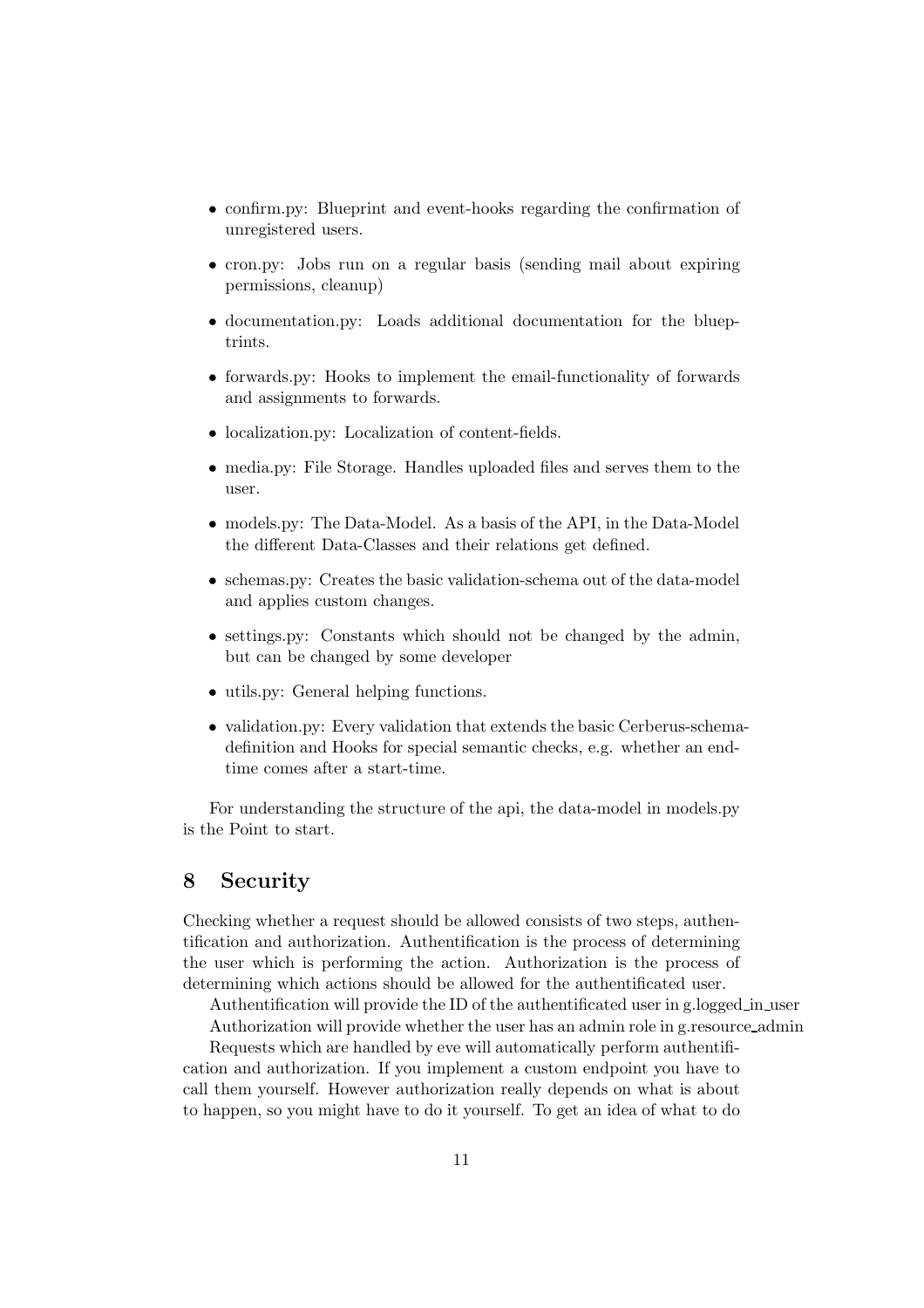look at the authorization hooks( $pre\_xxx\_permission\_filter()$ ). You can quite certainly reuse that code somehow.

Perform authentification(will abort the request for anonymous users):

```
if app . auth and not app . auth . authorized ([] , <resource >, request.
   method ) :
    return app. auth. authenticate ()
```
Replace with the respective resource name.

## <span id="page-12-0"></span>8.1 Authentification

File: authentification.py

The process of authentification is straight forward. A user is identified by his username and his password. He can sent those to the /sessions resource and obtain a token which can prove authenticity of subsequent requests. This login process is done by the process login function. Sessions do not time out, but can be deleted.

When a user sends a request with a token eve will create a TokenAuth object and call its check auth function. That function will check the token against the database and set the global variable g.logged in user $(g \text{ is the})$ Flask g object) to the ID of the owner of the token.

#### <span id="page-12-1"></span>8.2 Authorization

File: authorization.py

A request might be authorized based on different things. These are defined by the following properties of the model:

```
\text{-public\_methods}\_\text{-} = [\text{<methods>}]\text{1-} registered methods \text{2} = \text{1/} \text{2} = \text{2/}_{\rm -}owner_{\rm -}methods_{\rm -} = [_{\rm <}methods_{\rm >}]
_{\text{-}} owner _{\text{-}} = [<fields >]
```
The **xx\_methods** properties define methods which can be accessed. Also a list of fields can be set, which make somebody an owner of that object if he has the user ID corresponding to the fields content. For example a ForwardUser object has the list

```
\text{lower} = [\text{'user_id'}, \text{'forward } \text{lower_id'}]
```
This defines the user referenced by the field user id as well as the user referenced by owner id of the corresponding Forward as the owner of this ForwardUser object.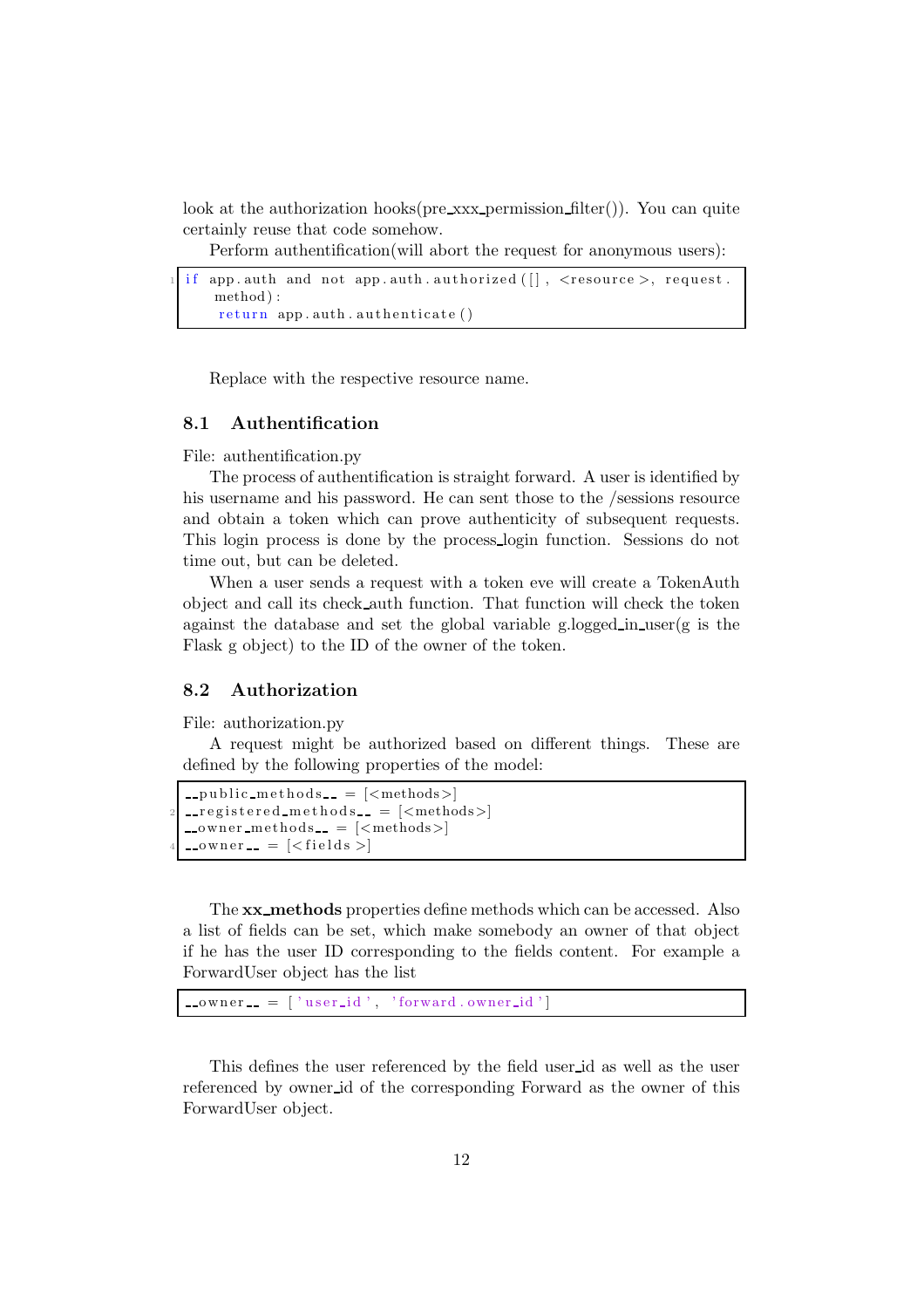I recommend to look over the common authorization() function. The rules created by it are the following, in that order:

- 1. If the user has ID 0 allow the request.
- 2. If the user has a role which allows admin access to the endpoint allow the request
- 3. If the endpoint is public allow the request.
- 4. If the endpoint is open to registered users allow the request.
- 5. If the endpoint is open to object owners, perform owner checks(see below)
- 6. Abort(403)

The function will also set the variable g.resource admin depending on whether the user has an admin role(or is root).

One thing to note is that users which are not logged in are already aborted by eve when authentification fails for resources which are not public, therefore this is not checked anymore in step 4.

# <span id="page-13-0"></span>9 Roles

Roles can be defined in permission matrix.py. A role can give a user the right to perform any action on an endpoint. If permission is granted based on a role no further filters are applied, hence it is refered to as admin access and g.resource admin is set.

## <span id="page-13-1"></span>10 Owner checks

If the authorization check arrives at step 5 and the requested resource has owner fields, then those will be used to determine the results. This is the case for example when a registered user without an admin role performs a GET request on the ForwardUser resource. He can perform that query, however he is supposed to only see entries which forward to him or where he is the listowner.

This is solved by two functions. When extracting data we need to create additional lookup filters. Those are inserted by the apply lookup filters() function which is called by the hooks below it. When inserting new data or changing data it gets more complicated. First we need to make sure that the object which is manipulated belongs to the user, that is achieved using the previously described function. In addition we need to make sure that the object afterwards still belongs to him. We do not want people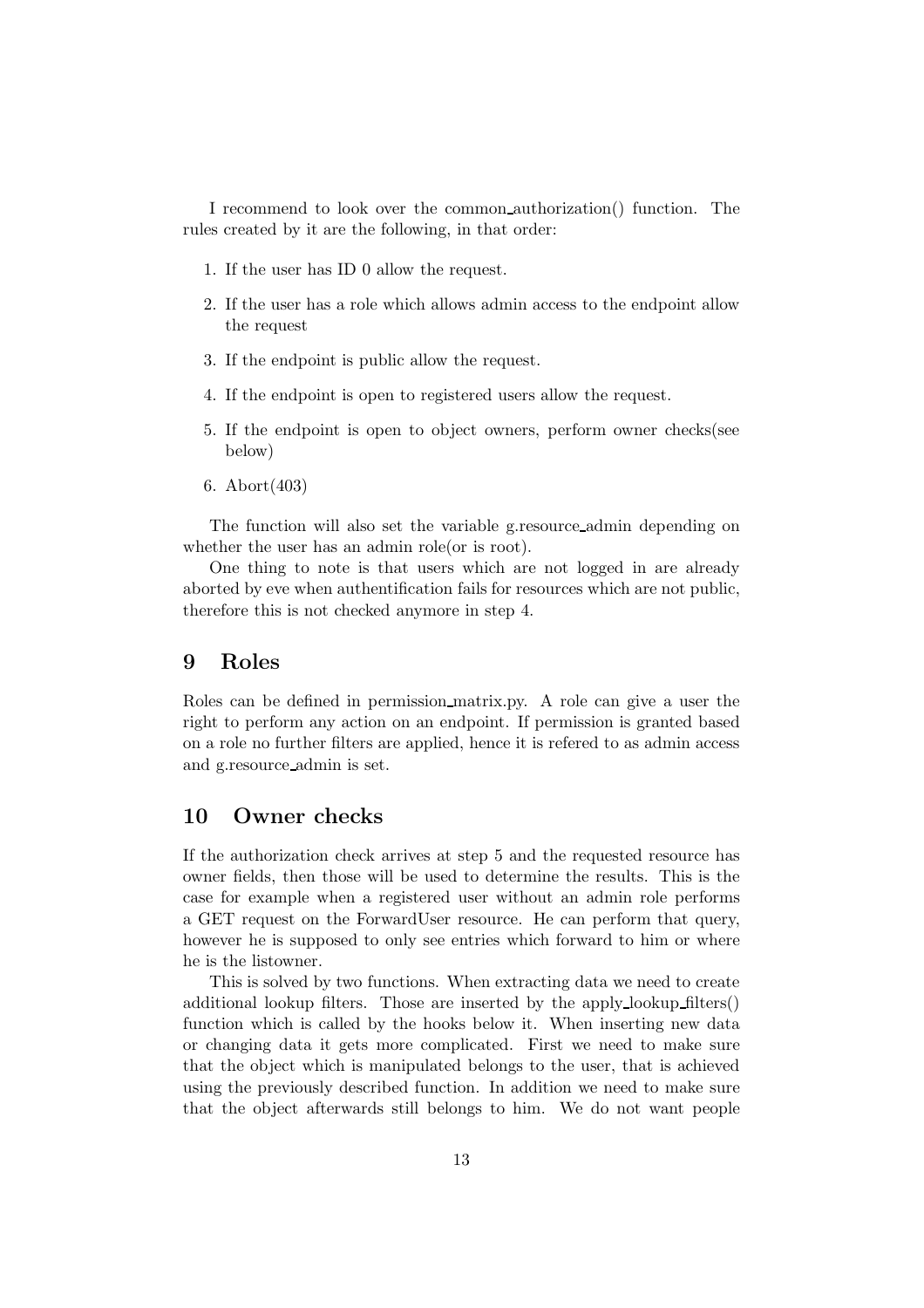moving EventSignups or ForwardUsers to other users. All this is done in the will be owner() function which is used by the hooks as needed. However to achieve this the function needs to figure out what would happen if the request was executed. This is currently done by the resolve future field() function, which tries to resolve relationships using SQLAlchemy meta attributes for the data which is not yet inserted.

If this checks out ok, the hooks return, if not the request is aborted.

To check ownership inside your own function for an existing object, you can use get owner(resource, id) from utils. It will return a list of user-ids who are owners of the item. A common owner check looks like this:

if g . logged in user is in utils . get owner ( $\langle$  resource  $\rangle$ ,  $\langle$  id  $\rangle$ ):

#### <span id="page-14-0"></span>10.1 API Keys

Instead of a token an API key can be sent. These are generated by manage.py and are stored in the config file. If an API key is sent, the user ID will be  $-1$ (the anonymous user) and all actions will be authorized based on the settings for that key in the config.

For implementation see common authorization() and TokenAuth.check auth()

## <span id="page-14-1"></span>11 Localization

The api includes support for several languages in four fields which contain language dependant content, these are:

- joboffers.title
- joboffers.description
- events.title
- events.desription

The general idea is: for every instance of each field we want an unique ID that can be used to provide translated content.

This is solved using two new resources:

1. translationmappings

This resource is internal (see schemas.py), which means that it can only be accessed by eve internally.

To ensure that this works with eve and our modifications (like author fields) we are not using SQLAlchemy relationship configurations to create this field.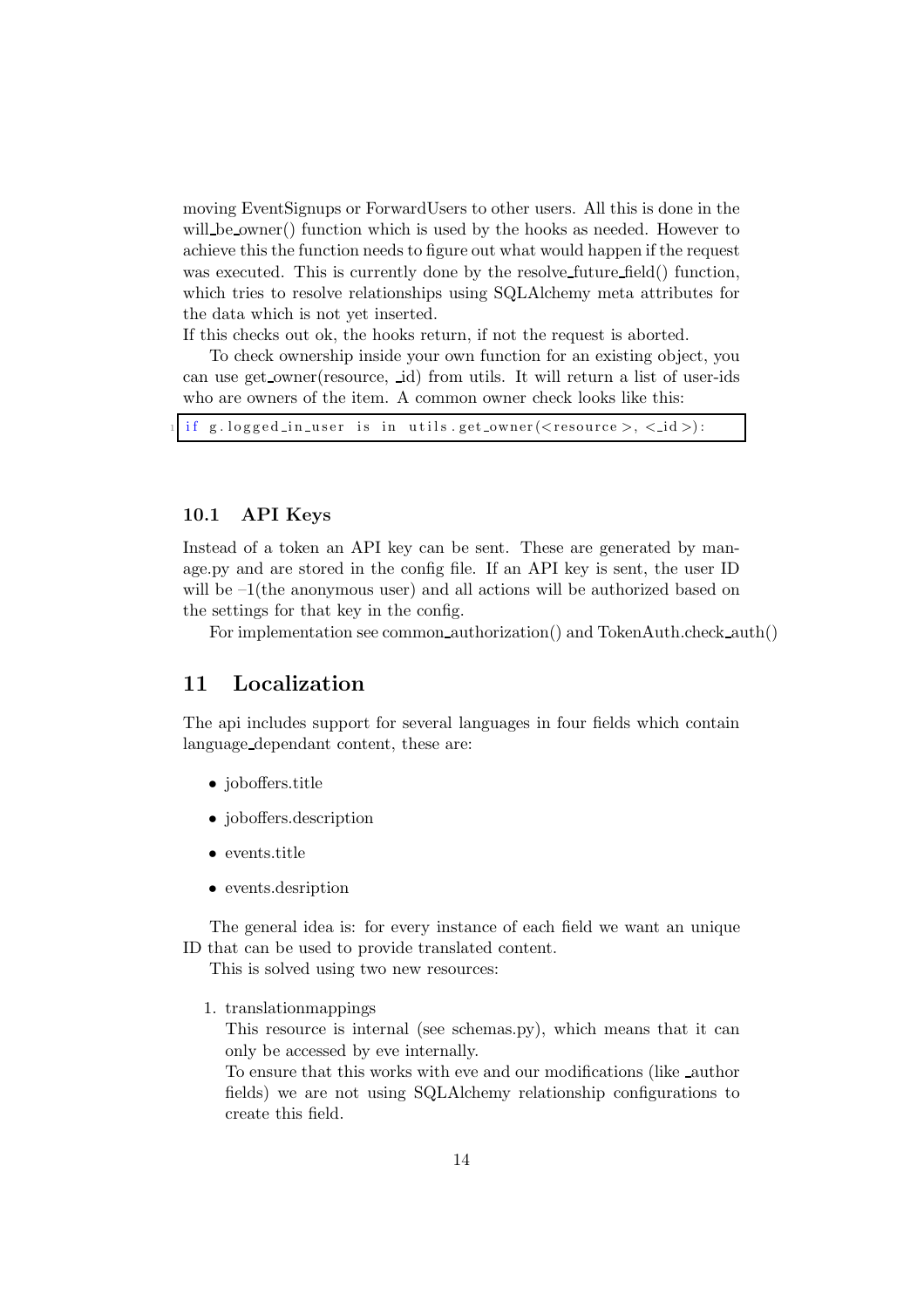Instead the hook "insert localization ids" is called whenever events and joboffers are created. It posts internally to languagemappings to create the ids which are then added to the data of post.

The relationship in models.py ensures that all entries in the mapping table are deleted with the event/joboffer

2. translations

This resource contains the actual translated data and works pretty straightforward:

Given a localization id entries can be added

How is the content added when fetching the resource?

The insert localized fields hook check the language relevant fields and has to query the database to retrieve the language content for the given localization id.

Then it uses flasks request.accept languages.best match() function to get the best fitting option. (it compares the Accept Language header to the given languages)

When none is matching it tries to return content in default language as specified in settings.py (Idea behind this: There will nearly always be german content). If this it not available, it uses an empty string)

The field (title or description) is then added to the response

#### <span id="page-15-0"></span>11.1 Note: Testing

Both events and joboffers have the exact language fields, but job offers have less other required fields.

Therefore testing is done with job offers - if there are any problems with language fields in events, ensure that the tests work AND that all language fields in events are configured EXACLY like in joboffers

## <span id="page-15-1"></span>11.2 Note: Automatization

Since there are only four language fields (with title and description for both events and joboffers, which is convenient) all hooks and schema updates are done manually. Should a update of the api be intended which includes several more language fields automating this should be considered.

For every language field the following is necessary:

- Internal post to languagemappings to create the id (locatization.py, hook)
- Retrieving the content when fetching the resource (locatization.py, hook)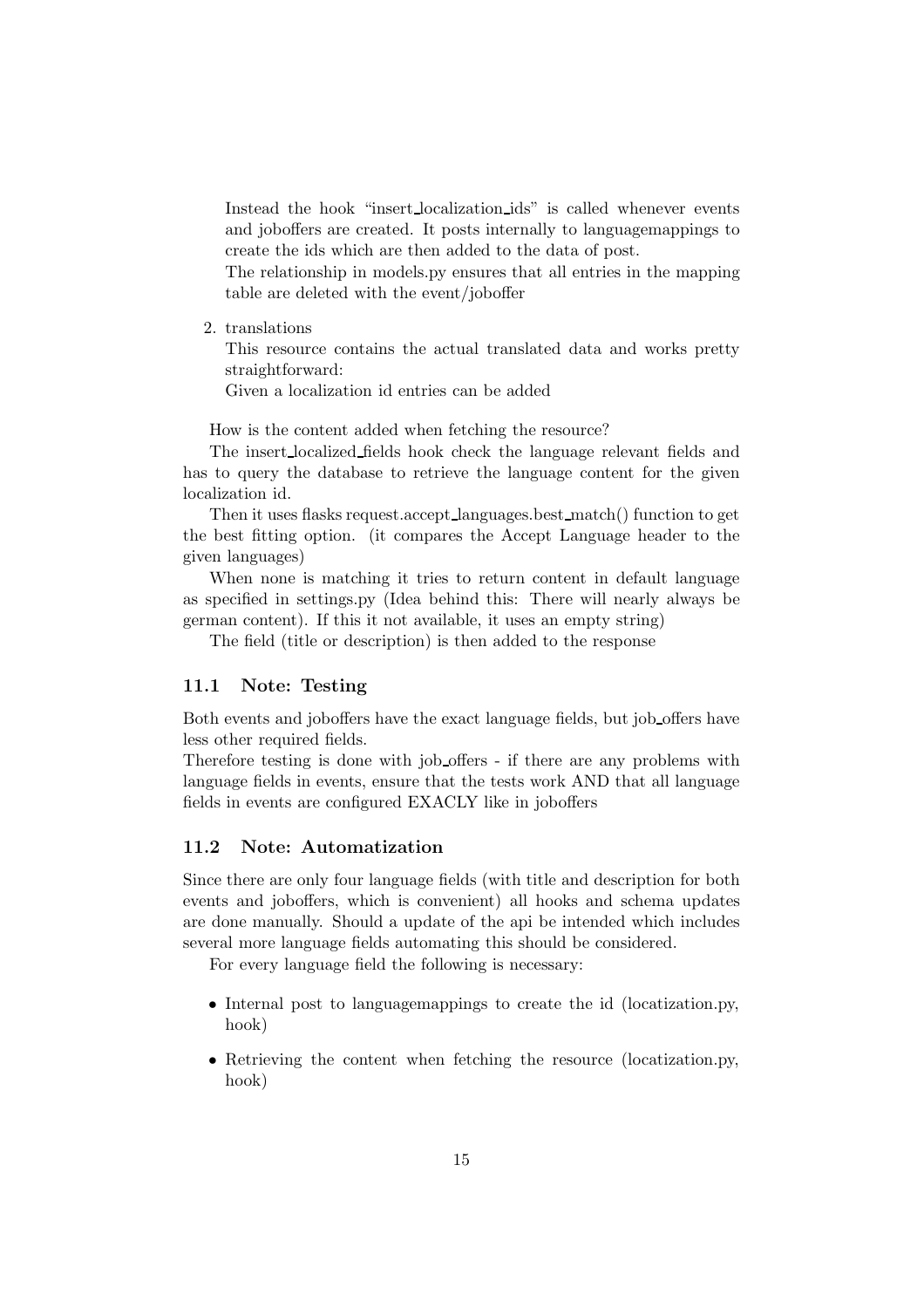- Adding a id (foreignkey) and relationship to translationmappings (models.py)
- Removing id from the schema to prohibit manually setting it (schemas.py)

# <span id="page-16-0"></span>12 Files

For files we wrote our own MediaStorage class as used by Eve by [extending the template](https://github.com/nicolaiarocci/eve/blob/develop/eve/io/media.py)<sup>[12](#page-16-3)</sup>. The files need a folder which is created in the process of "create config".

Maybe in future releases of Eve there will be an official implementation of file system storage. Maybe it would be useful to use this instead of our implementation instead in this case.

How Eve uses the MediaStorage Class can be found [here](http://python-eve.org/features.html#file-storage)<sup>[13](#page-16-4)</sup>

To serve the information specified in EXTENDED MEDIA INFO the file "media.py"

contains the class "ExtFile" which contains the file as well as the additional information Eve needs.

As EXTENDED MEDIA INFO we use file name, size and a URL to the file. The URL can be accessed over a custom endpoint specified in "file endpoint.py", using flask methods.

## <span id="page-16-1"></span>13 Validation

Luckily the cerberus validator is easily extensible, so we could implement many custom rules. Those are found in validator.py and are not very complex.

More information on cerberus and its merits can be found in the [Cerberus Documentation](https://cerberus.readthedocs.org/en/latest/)<sup>[14](#page-16-5)</sup>

# <span id="page-16-2"></span>14 Cron

There are some tasks which are done on a regular basis. This includes removing expired permissions and unused sessions. Users who's permissions expire should be warned prior to this by mail. This is all done by a cronjob. The cronjob runs cron.py.

<sup>12</sup><https://github.com/nicolaiarocci/eve/blob/develop/eve/io/media.py>

<span id="page-16-3"></span> $13$ <http://python-eve.org/features.html#file-storage>

<span id="page-16-5"></span><span id="page-16-4"></span><sup>14</sup><https://cerberus.readthedocs.org/en/latest/>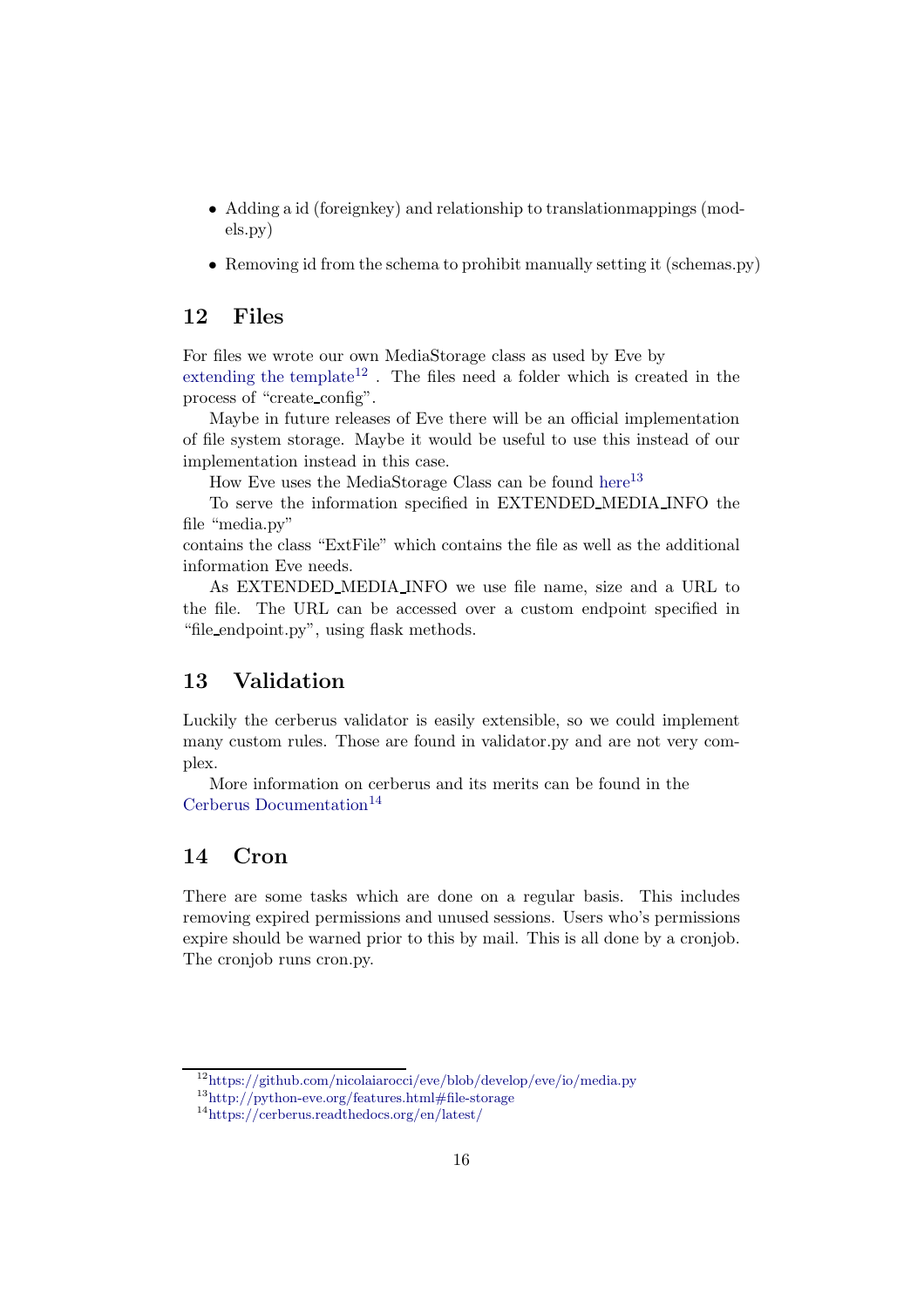# <span id="page-17-0"></span>Part III User Guide

# <span id="page-17-1"></span>15 General

[TOC]

## <span id="page-17-2"></span>15.1 About this document

This document should help somebody who wants to develop a client for the AMIV API. It focuses on manipulating data via the public interface. For in depth information see Developer Guide, for reference visit the [API Reference](https://<br/>base\_url>/docs).

## <span id="page-17-3"></span>15.2 Portability

The API is designed and all clients should be designed to be useable outside of AMIV. Although we will use api.amiv.ethz.ch as the base URL in this document this is not necessary and a client should provide a config entry for that.

## <span id="page-17-4"></span>15.3 Encryption

The API is only accessible via SSL and will never be made public via an unencrypted channel, as should all your apps.

## <span id="page-17-5"></span>15.4 Date format, string format

Date and time is always UTC in ISO format with time and without microseconds. Any different time format will result in 400 Bad Request.

<sup>1</sup> %Y−%m−%DT%H:%M:%SZ

All strings are UTF–8.

## <span id="page-17-6"></span>15.5 About REST

AMIV API is a [REST API](https://de.wikipedia.org/wiki/Representational_State_Transfer)<sup>[15](#page-17-7)</sup>. REST is a stateless protocoll modelled after HTTP. The API consists of resources, which have objects. For example the resource /users provides access to the member database. Every resource has the methods GET, POST, PUT, PATCH, DELETE. These are the known regular HTTP methods, GET and POST being the most well known. The

<span id="page-17-7"></span><sup>15</sup>[https://de.wikipedia.org/wiki/Representational](https://de.wikipedia.org/wiki/Representational_State_Transfer) State Transfer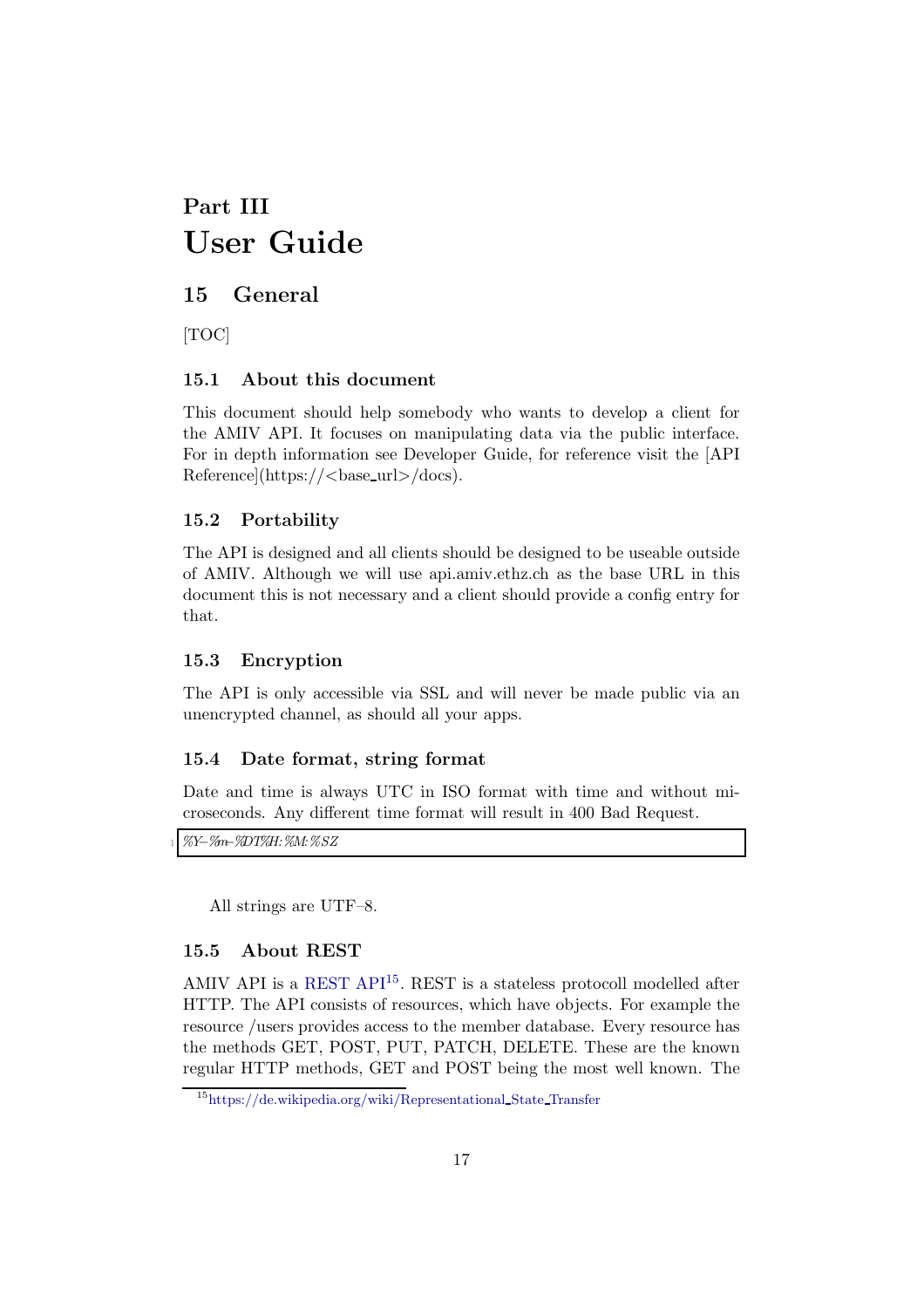API is based on the [python-eve](http://python-eve.org/index.html)<sup>[16](#page-18-1)</sup> framework, so you can refer to eve for detailed information as well.

There are many clients available to use REST and there are libraries for all kind of programming languages. Many HTTP libraries will also be able to communicate with a REST API.

The methods meanings:

Resource methods(use i.e. on /users) \* GET - Retriving data, query information may be passed in the query string \* POST - Creating a new entry, the new entry must be provided in the data section

Item methods(use i.e. on /users/4) \* PATCH - Changing an entry \* DELETE - Removing an entry \* PUT - Replacing an entry, this is like DELETE immediately followed by POST. PUT ensures no one else can perform a transaction in between those two queries

#### <span id="page-18-0"></span>15.6 Response format

The status code returned by the API are the standard HTTP status  $\text{codes}^{17}$  $\text{codes}^{17}$  $\text{codes}^{17}$ . Codes starting with 2 mean the operation was successfull, starting with 3 are authentification related, 4 are client errors, 5 are server errors, 6 are global errors. Most important codes are:

- 200 OK (Generic success)
- 201 Created (successful POST)
- 204 Deleted (successful DELETE)
- 400 Bad request (This means your request has created an exception in the server and the previous state was restored, if you are sure it is not your fault file a bug report)
- 401 Please log in
- 403 Logged in but not allowed (This is not for you)
- 404 No content (This can also mean you could retrive something here, but no object is visible to you because your account is that of a peasant)
- 412 The etag or confirmation-token you provieded is wrong
- 422 Semantic error (Your data does not make sense, e.g. dates in the past which should not be)
- 500 Generic server error

<sup>16</sup><http://python-eve.org/index.html>

<span id="page-18-2"></span><span id="page-18-1"></span><sup>17</sup><https://de.wikipedia.org/wiki/HTTP-Statuscode>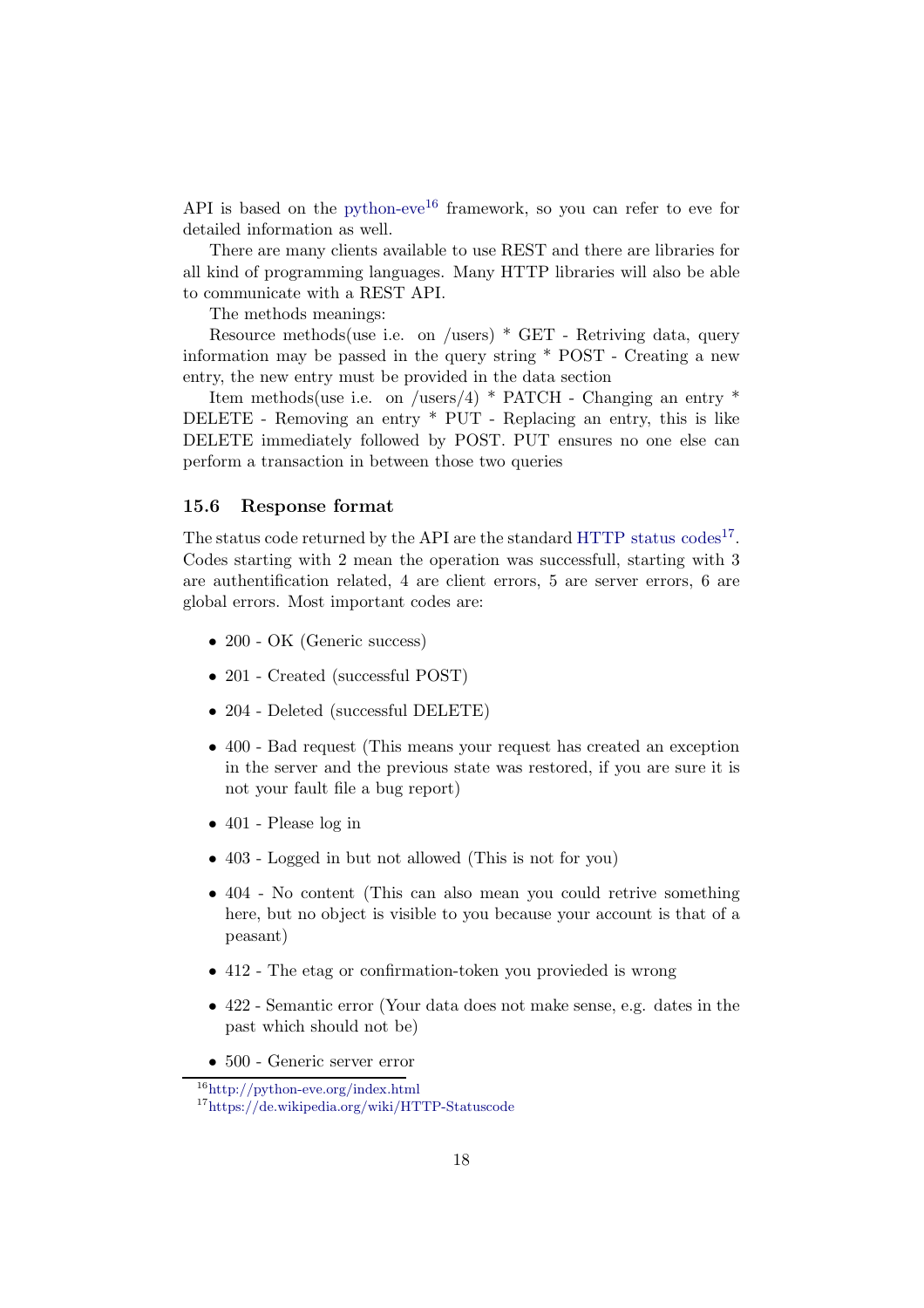• 501 - Not implemented (Should work after alpha)

All responses by the API are in the [json format](https://de.wikipedia.org/wiki/JavaScript_Object_Notation)<sup>[18](#page-19-2)</sup> by default. Using the Accept header output can be switched to XML, but we encourage to use json as near to no testing has been done for XML output. If you want XML support consider reading the Developer Guide and providing unit tests for XML output.

#### <span id="page-19-0"></span>15.7 HATEOAS

The API is supposed to be human readable, meaning a human can read the responses and only knowing REST standard can perform any action available. That means it is possible to get any information about the structure of the data via the API. Starting at the root node /URL links will be provided to any object.

Check [wikipedia](https://en.wikipedia.org/wiki/HATEOAS) $^{19}$  $^{19}$  $^{19}$  for more info.

#### <span id="page-19-1"></span>15.8 Example: First Request

The examples will provide code in python using the [requests](http://docs.python-requests.org/en/latest/)<sup>[20](#page-19-4)</sup> library. If you are developing a client in the python language requests might be a possible choice to query the API.

Request:

 $GET$ 

Code:

 $response = requests.get("https://api.amiv.ethz.ch/")$ 

Response:

```
status: 200
3 {
     \verb|links|" :
       child"
       {
          \text{href{"\texttt{m}'$} : " / \texttt{files}"" title" \ddot{ }" files"
9 },
       {
         " here f" : " / study documents" ,
```
<span id="page-19-2"></span><sup>18</sup>[https://de.wikipedia.org/wiki/JavaScript](https://de.wikipedia.org/wiki/JavaScript_Object_Notation) Object Notation <sup>19</sup><https://en.wikipedia.org/wiki/HATEOAS>

<span id="page-19-4"></span><span id="page-19-3"></span><sup>20</sup><http://docs.python-requests.org/en/latest/>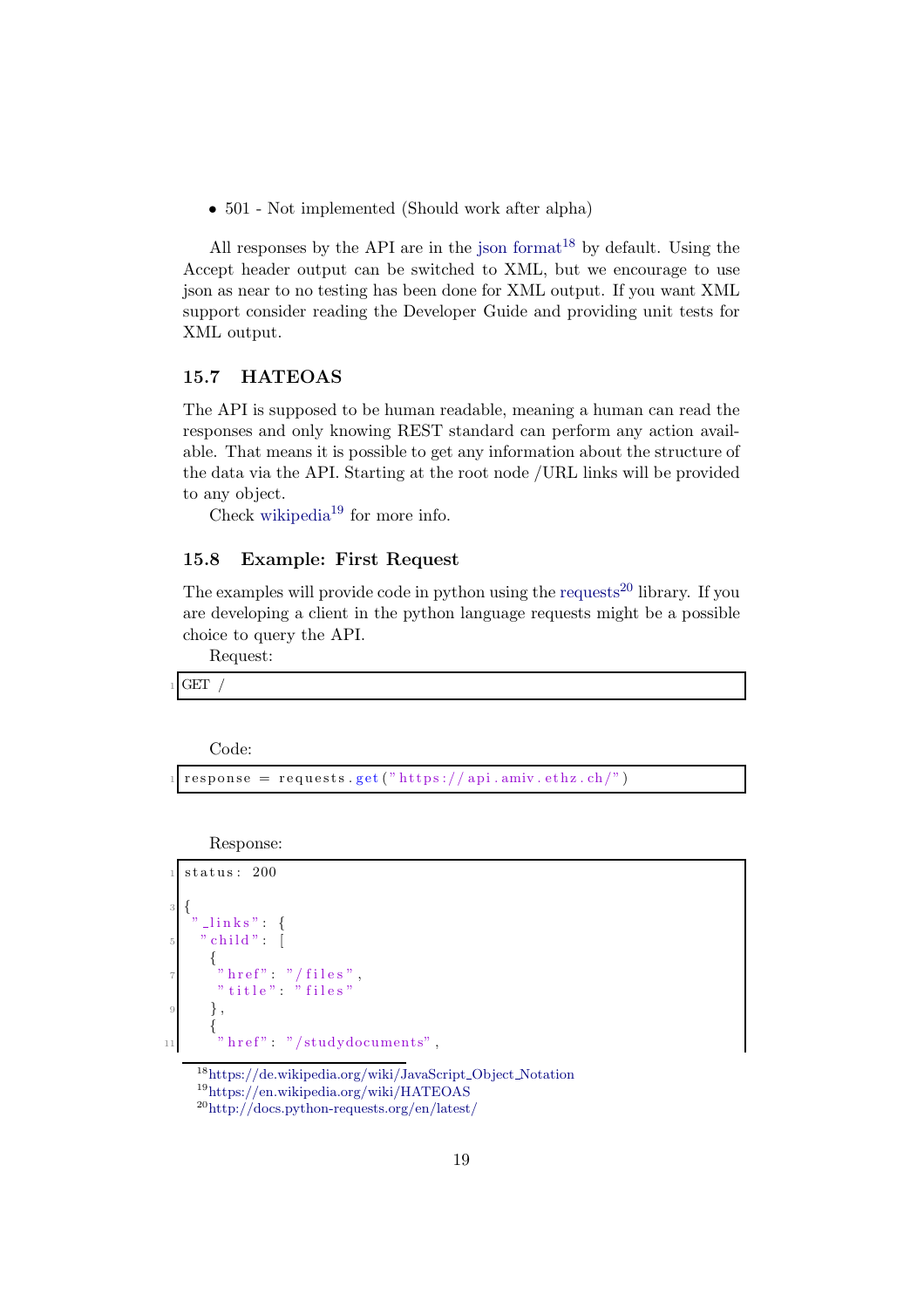```
" title": "studydocuments"
13 },
            {
\lim_{n \to \infty} \frac{m}{n} \frac{1}{n} \text{ forwards } n" t i t l e " : " for ward users "
17 },
             {
19 " href" : "/forwards",
              " title" : "forwards"
21 },
            {
^{23} \longrightarrow " \mathrm{href{\textbf{''}}:\ \ \ \textcolor{red}{\textbf{''}}} sessions" ,
               " t i t l e " : " s essions "
25 },
            {
27 " href" : " / job offers"," title": "\overline{\phantom{a}}" joboffers"
29 },
            {
\lim_{n \to \infty} \frac{1}{n} \ln \left( \frac{n}{n} \right) = \frac{n}{n} \ln \left( \frac{n}{n} \right) is \lim_{n \to \infty} \frac{n}{n} , \lim_{n \to \infty} \frac{n}{n} , \lim_{n \to \infty} \frac{n}{n} , \lim_{n \to \infty} \frac{n}{n} , \lim_{n \to \infty} \frac{n}{n} , \lim_{n \to \infty} \frac{n}{n} , \lim_{n \to \infty} \frac{n}{n} , \lim_{n \to \infty} \frac{n}{n" t i t l e " : " e v en t signups "
\begin{array}{cc} 33 & \hspace{15mm} \end{array} \hspace{10mm} \Big\} \hspace{1mm} ,{
\begin{array}{lll} \text{35} & \text{``} \text{href''} & \text{''}/\text{forward} \text{addresses''}\,, \end{array}" t i t l e " : " for w ard addresses"
37 },
             {
39 \qquad " \text{href" : "/users" ,}" t i t l e " : " u s er s "
41 },
             {
^{""""'' h r e f " : " / e v ents",
              " title": " events"
45 },
            {
47 " \frac{1}{2} " \frac{1}{2} href" : " / permissions",
              " title": " permissions"
49 }
          ]
51 }
      }
```
# <span id="page-20-0"></span>16 Authentification

Most access to the API is restricted. To perform queries you have to log in and acquire a login token. The login token is a unique string identifying you during a session. Sessions are a part of the data model as any other object and can be created in the normal way. Just send a POST request to the /sessions resource: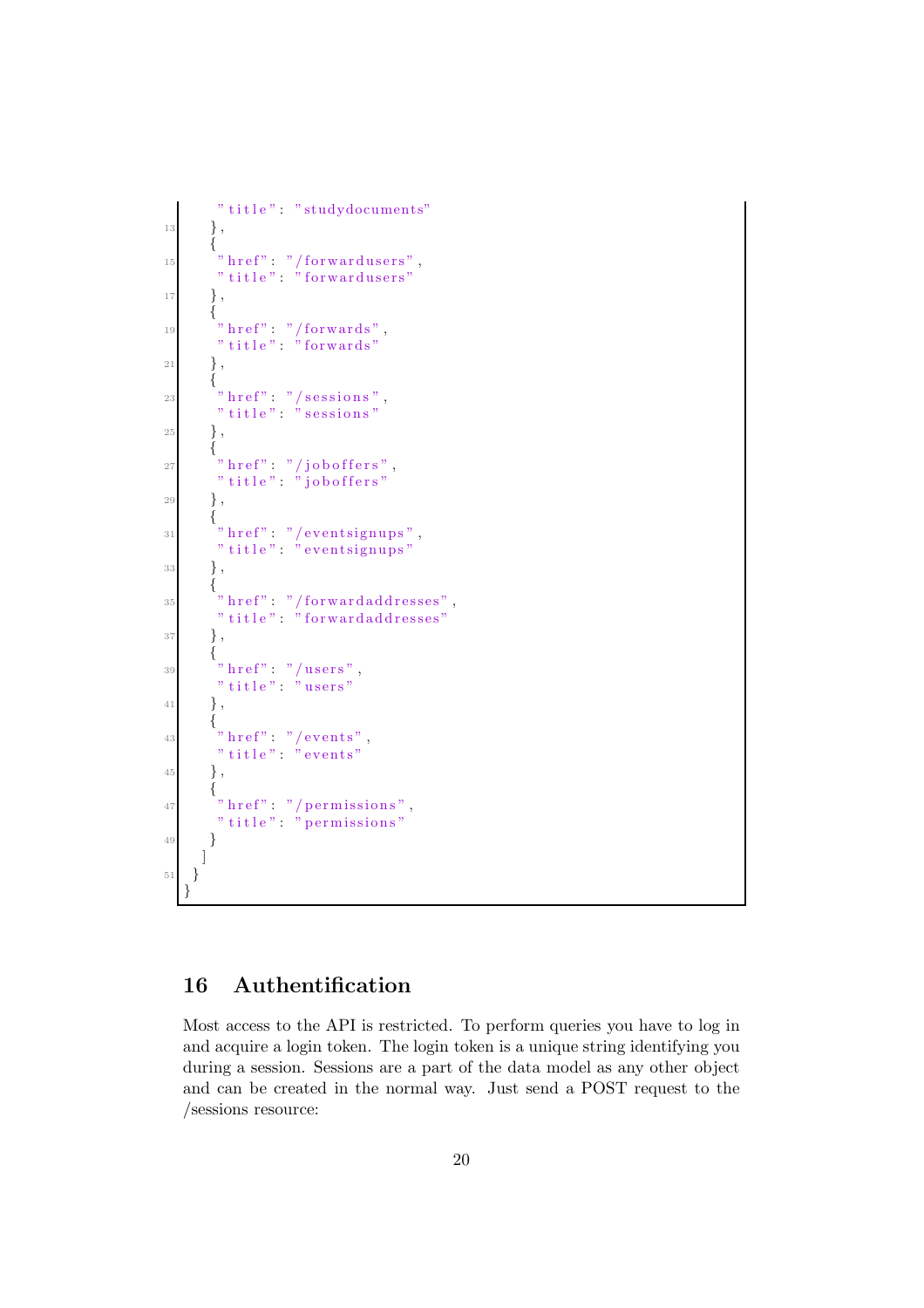#### <span id="page-21-0"></span>16.1 Example: Login

Request:

POST / sessions?username=myuser&password=mypassword

Code:

```
response = requests.\texttt{post}("https://api.aminv.ethz.ch/sessions",data={"username": "myuser", "password": "mypassword"})
```
Response:

```
status = 201\{u' _author ': -1,
       u' _created ': u'2014-12-20 T11:50:06 Z',
       u'_etag ': u'088401622fc10cbf0d549e9282072c37829a1b81',
       u' id ': 4,
       u' links ': \{u\text{'self'}: \{u\text{'href'}: } u\text{'} sessions /4', u' title ': u'
      Session '\},
       u' -status ': u'OK',
       u'_updated ': u'2014-12-20T11:50:06Z',
11 u' id ': 4,
       u' token ': u' ey Jzadasdaswfgm juhdjhfgjs=',
13 u'user_id ': 4
  }
```
We will look at the details of this response later. First we only notice the token field and use that token to issue an authenticated query to find out something about our user account. A token can be passed as the HTTP Basic Auth username with an empty password. The python requests library provides this functionality as does command line curl. If you can not pass such a field you can create the Authorization header which would be generated by that parameter yourself. For that you need to base64 encode the token followed by a colon. We will see examples for both methods.

## <span id="page-21-1"></span>16.2 Example: Retrieving user

It is possible to retrive a user using its username. Normally we would use an ID to retrive an item, but in this case it is easier this way.

Request:

```
POST / sessions "username=myuser&password=mypassword"
GET / users / myuser (+ Authorization header)
```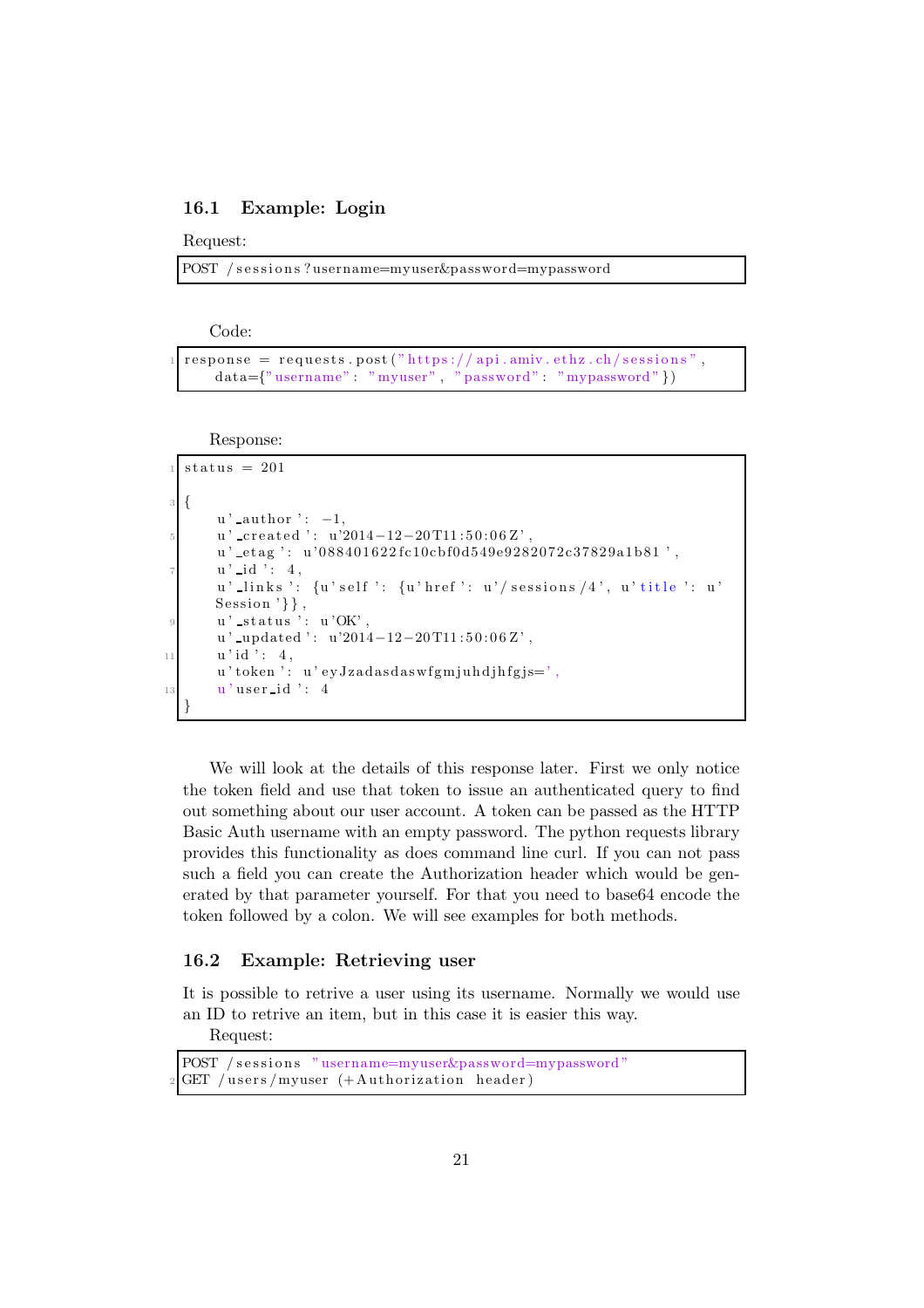Code with good REST library:

```
login = requests . post("http://api. amiv. ethz.ch/sessions", data={" username" : "myuser", "password" : "mypassword" })
\text{token} = \text{login}. \text{json}()['\text{token'}]response = requests.get("https://api.amiv.ethz.ch/users/myuser",auth=requests.auth.HTTPBasicAuth (token, ""))
```
Code with bad REST library:

```
login = requests.post("/sessions", data={"username" : "myuser", "password": "mypassword" })
token = login.ison()['token']\text{auth}\_\text{header} = \text{b64encode}(\text{token} + " : "))response = request. get ("/users/myuser", headers={"Authorization}" : \text{auth}\_\text{header}\})
```
Response:

```
{
         ' _author ': 0,
         \text{created'}: '2014-12-18T23:29:07Z'.4 ' e t a g ' : ' 29023402 3 4 8 2 9 03 4 8 2 0 34 9 8 2 0 3 94 8 2 0 3 4 ' ,
         ' links ' : {
 6 \longrightarrow ' parent ': {
                   ' href' : '/', ' title' : ' home'
             \},
              ' s e l f ' : {
10 ' h r e f ' : ' / u s e r s ' ,
                   ' title ': 'users'
12 }
        } ,
14 ' updated': '2014-12-18T23:29:07Z',
        ' birthday': None,
16 ' department': None,
        ' email ' : ' kimjong@whitehouse.gov',
18 ' firstname': 'Edward',
        ' gende r ' : ' male ' ,
20 ' groups': None,
        ' id ' : 4,
22 ' lastname': 'Nigma',
         ' ldap Address': None,
_{24} ' legi': None,
         \overline{\mathbf{v}} membership \overline{\mathbf{v}} \overline{\mathbf{v}} none \overline{\mathbf{v}} ,
26 'nethz': None,
         ' phone ': None,
28 ' r f i d' : None,
        'username': 'myuser'
30 }
```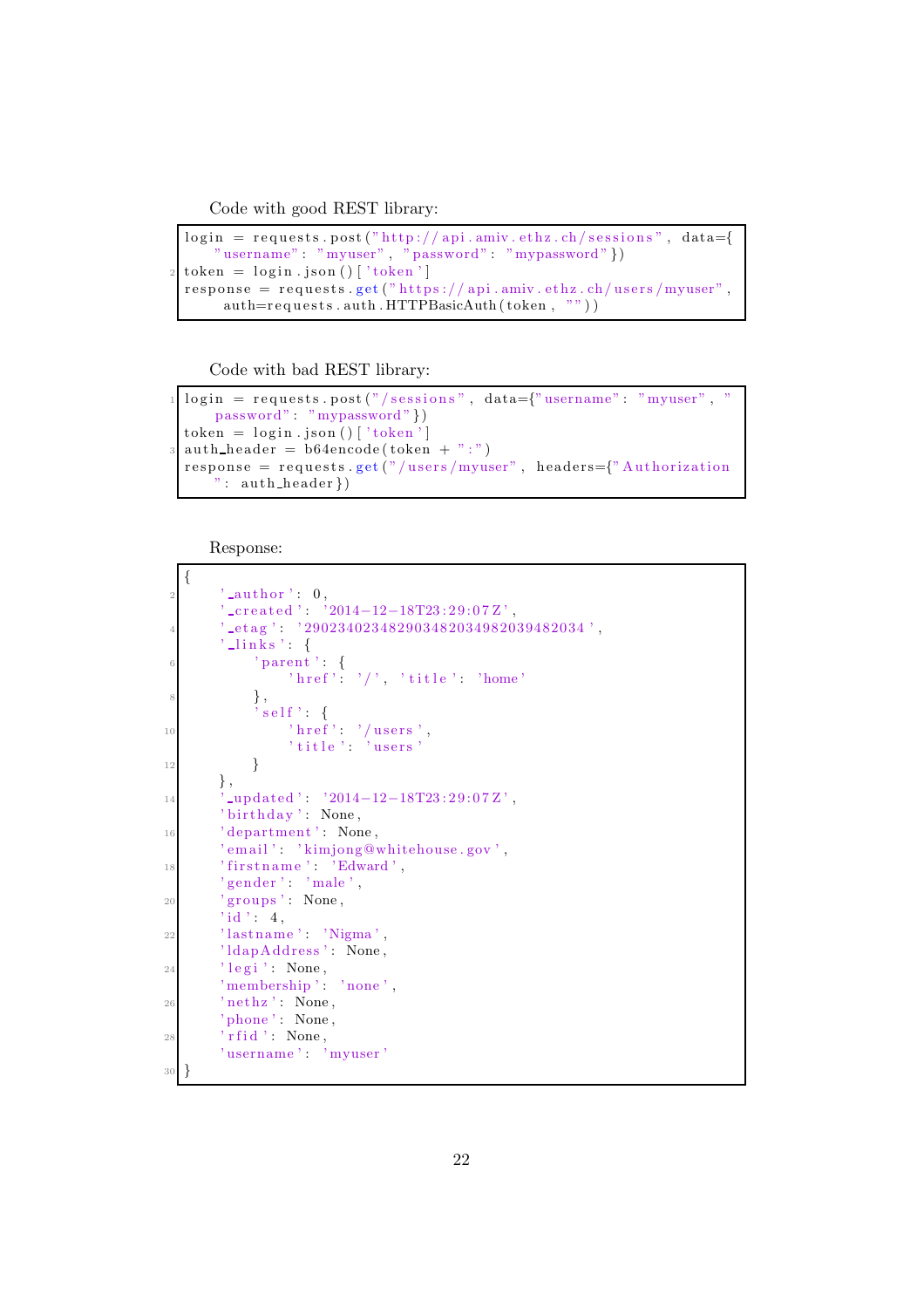#### <span id="page-23-0"></span>16.3 API keys

If access is not done by a user but rather by a service(cron, vending machine, info screen), user based authorization does not work. Instead an API key can be used. The API administrator can generate keys using the manage.py script and configure which endpoints can be accessed. Endpoint access via API key will give admin priviledges. The API key can be sent in the same way as a token. You can think of it as a permanent admin session for specific endpoints.

#### <span id="page-23-1"></span>16.4 Unregistered users

Next to GET operations on public data, AMIV API currently allows unregistered users in exactly two cases: Signing up for a public event or managing email-subscribtions for public email lists. In Both cases, 'is public' of the event or forward must be True.

Basically, an unregistered user can perform any GET, POST, PATCH or DELETE action on the supported resource within the usual rights. However, as the HTTP request comes without login, you need to confirm yourself and your email-address with a special token. After the creation of a new item with POST, the User will get an email with the Token. Your Admin might provide links in this mail to a user-friendly tool. However, here is the Workflow that always works: Just POST the token send to you to '/ confirmations' in the following way:

POST / confirmations?token=dagrfvcihk34t8xa2dasfd

After this, the server knows that the given email-address is valid. Every further Action kann be performed as usually, but with a special Header:

'Token': dagrfvcihk34t8xa2dasfd

The API will return 403 FORBIDDEN if you did forgot to provide a token and will return 412 PRECONDITION FAILED if the provided token is not valid for the requested item.

#### <span id="page-23-2"></span>16.5 Public Events

To subscribe to a public event with an email-address you simply post to "/eventsignups":

Data:

<sup>1</sup> {

<sup>3</sup> }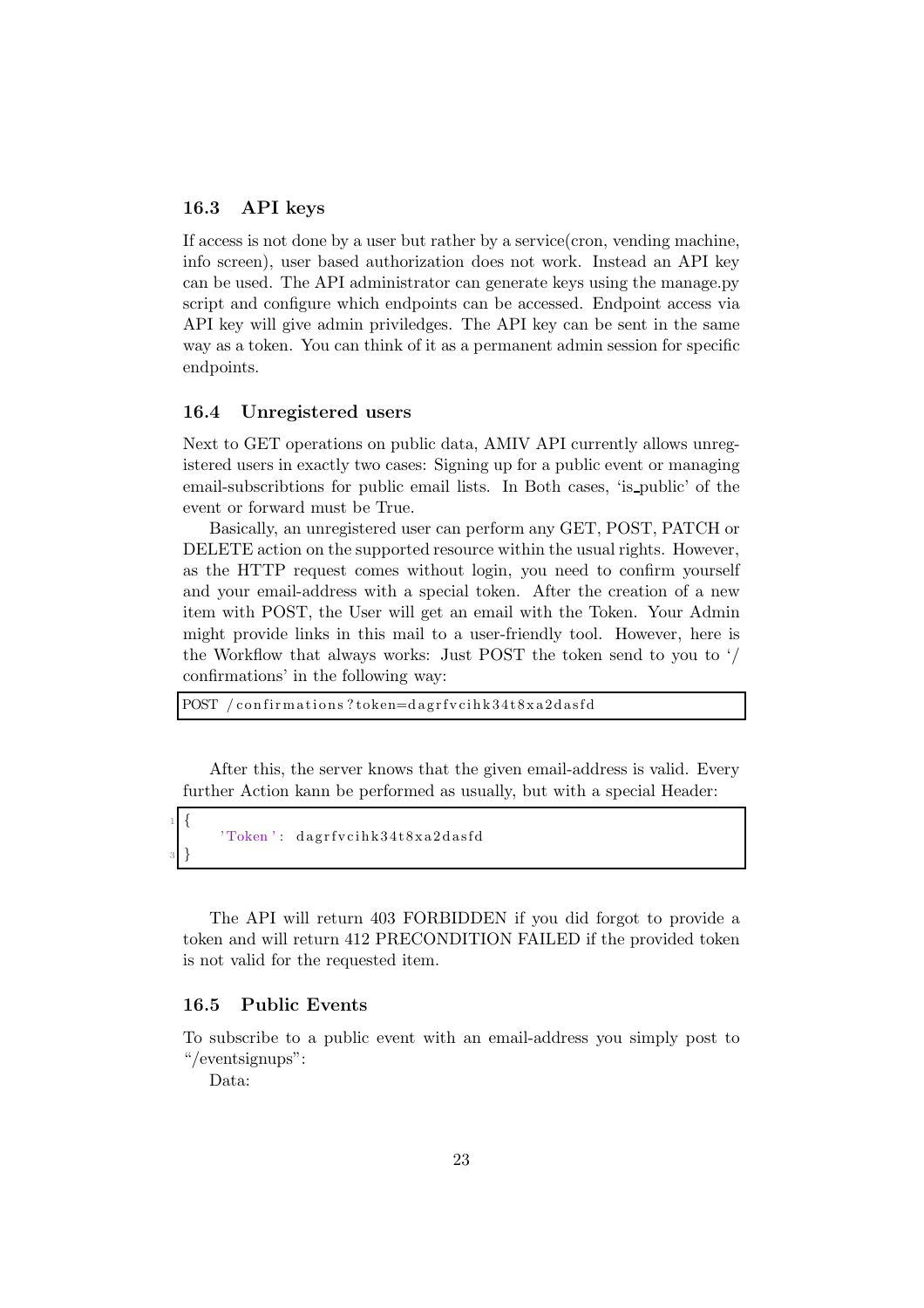```
1 {
      ' eventid': 17,
      ' user_id ': -1,
       ' email ' : " mymail@myprovider.ch",
5 }
```
You will receive a 202 Acepted. This means that the signup is not valid yet, but the server has received valid data and the user can confirm the signup by clicking on a link in an email. The User-ID  $-1$ ' stands for the anonymous user.

#### <span id="page-24-0"></span>16.6 Email Forwards

For email-lists, we know 3 resources: '/forwards', '/forwardusers',

'/forwardaddresses'. '/forwards' is used to manage lists. '/forwardusers' is used to manage entries which forward to a registered user. '/forwardaddresses' is used for anonymous entries. To create a new subscription or change an existing one for an unregistered user, you need to use '/forwardaddresses'. The procedure of confirmation is exactly the same as for events.

## <span id="page-24-1"></span>17 GET queries

GET queries can be customized in many ways. There is the possibility for where, projection, embedding and pagination clauses.

#### <span id="page-24-2"></span>17.1 where clauses

Using a where clause one can specify details about the object looked for. Queries can be stated in the python syntax(as if you would write an if clause). This is some kind of experimental, if any issues occur please contact api@amiv.ethz.ch or write a report in the issue tracker on github.

An example (url-encoded) is:

```
GET / events?where=title=="Test event"+and+spots>5
```
A more complex query would be

```
GET / events?where=(title="Testerent"+and+spots>5)+or+title=Testevent2
```
Embedding works only for equality comparison and no recursion at the moment (to improve, commit to the eve-sqlalchemy project), for example: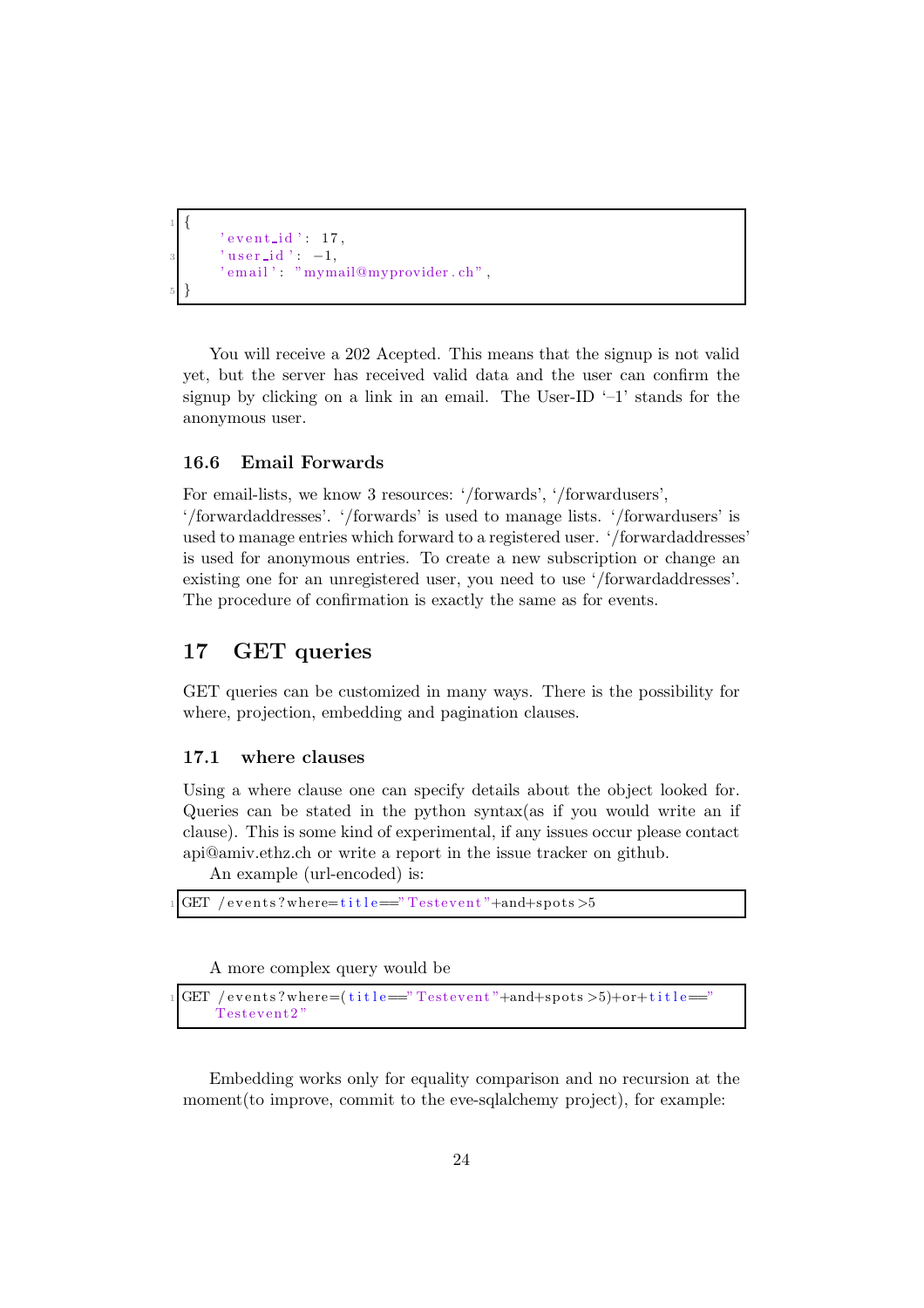This would return all events which the user with the id 5 is signed up for.

#### <span id="page-25-0"></span>17.2 Projections

Using the projection parameter it is possible to decide which fields should be returned. For example:

GET / events? projection = {" $local$ "  $: 0$ ," signups": 1}

This will turn of the location field, but return a list of signups. The behaviour of data relations when their projection is enabled can be configured using embedding.

## <span id="page-25-1"></span>17.3 Embedding

Turning embedding on and off will determine how relations are returned by the API. With embedding turned on the whole object will be returned, with embedding turned off only the ID will be returned.

```
GET / users?projection={"permissions":1}& embedded={"permissions"}
   : 1 }
```
This will return all the permission objects embedded in the response

### <span id="page-25-2"></span>17.4 Sorting

Results can be sorted using the sort query parameter. Prepending the name with a - will sort in descending order.

```
GET / events? sort=−start_time
```
This will return the events sorted by descending start time.

#### <span id="page-25-3"></span>17.5 Pagination

The number of returned results for queries to resource endpoints can be controlled using the max results and the page parameter.

```
GET / events? max\_results=10\&page=3
```
This will return the third page of 10 items.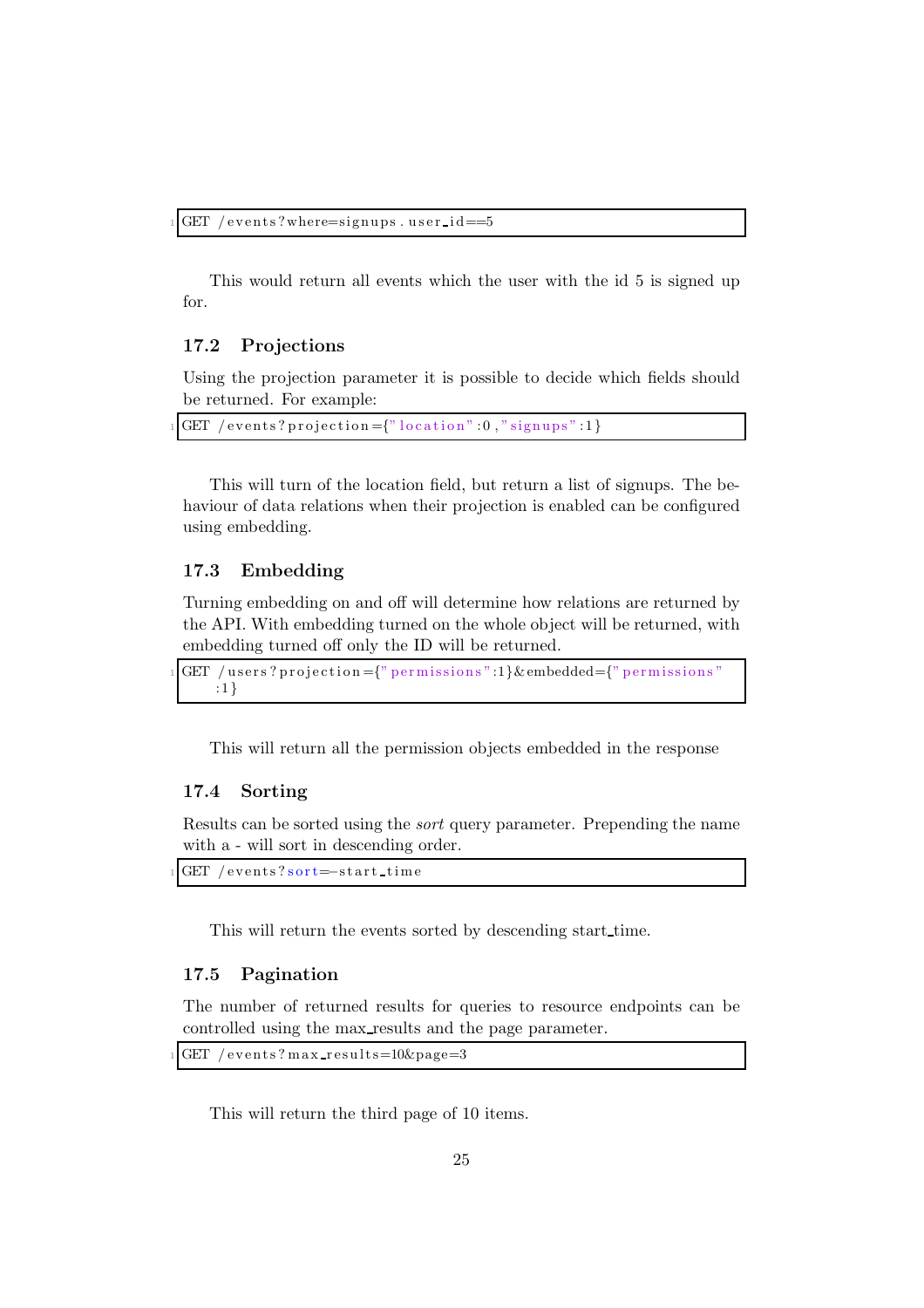# <span id="page-26-1"></span><span id="page-26-0"></span>18 PUT, PATCH, DELETE queries

#### 18.1 If-Match

To manipulate an existing object you have to supply the If-Match header to prevent race conditions. When you use GET on an element you will be provided with an etag field. The etag is a string which changes whenever the object is manipulated somehow. When issuing a PUT, PATCH or DELETE query you must supply the etag in the If-Match header to ensure that no one else changed the object in between.

If no etag is provided, you will recieve 403 FORBIDDEN. If the etag is wrong, the api returns 412 PRECONDITION FAILED.

# <span id="page-26-2"></span>19 Example: Use PATCH to change a password

```
GET / users/myuser (+ Authorization header)
PATCH /users/myuser data: "password=newpw" headers: "If-Match:
   a23...12b'
```
Code:

```
me = requests.get("/users/myuser", author=myauth)etag = me.json()['-etag']result = requests.path("lusers/myuser", data={"password" : "newpw""\}, headers={"If-Match": etag})
```
The response will be the changed user object.

## <span id="page-26-3"></span>20 Localization: Content in different languages

The api supports descriptions and titles for events and job offers in different languages. If you post to one of those ressources, the response will contain a title id and description id. Those are the unique identifiers. To add content in various languages you can now use this id to post to the /translations resource

## <span id="page-26-4"></span>20.1 Example: Create an event with the requests library

Code:

```
import json # To properly encode event data" " " Usual log in " " "auth = \{ 'username': user, 'password': pw}
r = \text{requests.post('http://api.amiv.ethz.ch/sessions', data=auth)}
```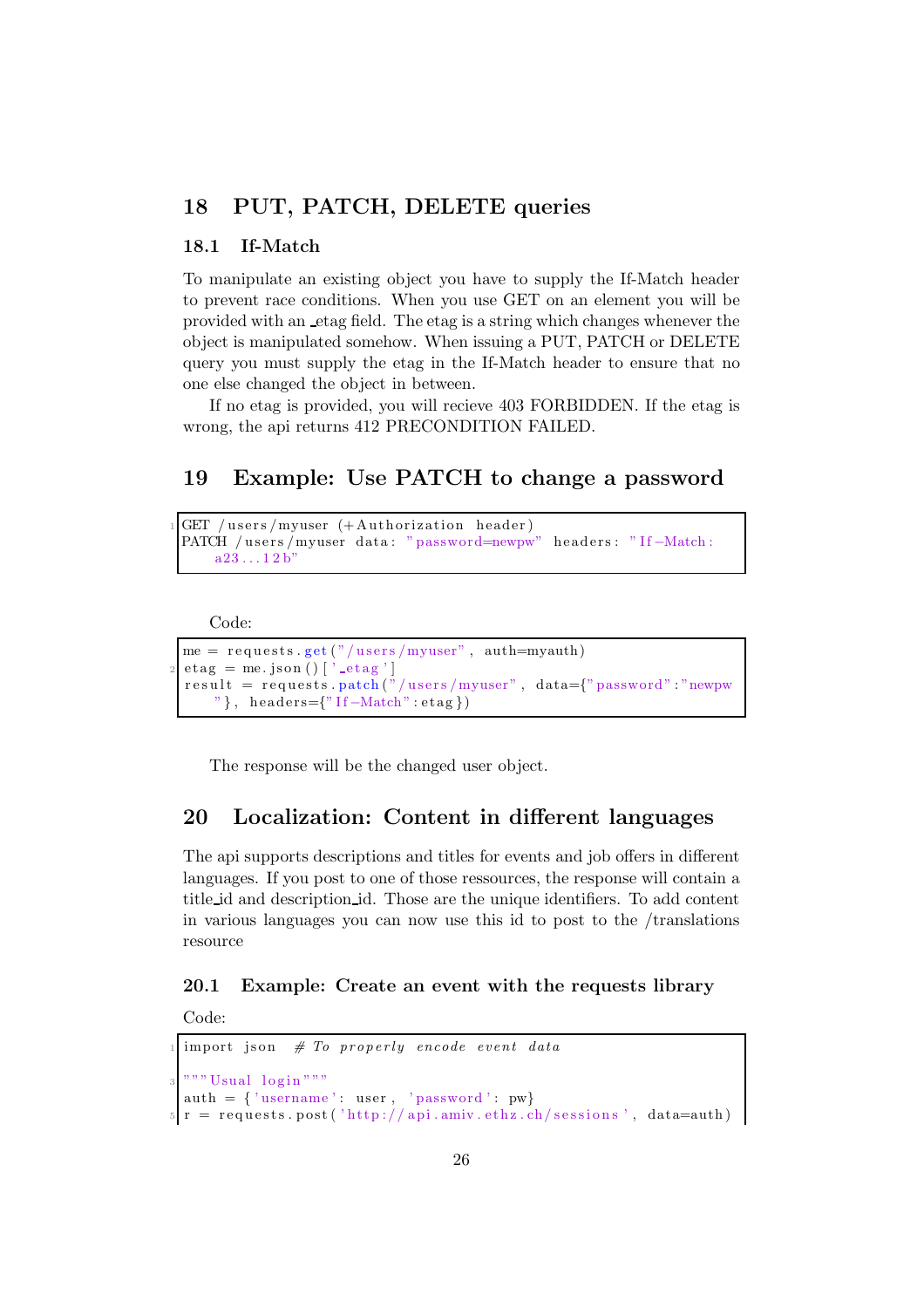```
token = r . json() . get('token')s \text{ e} \text{ s} \text{ s} \text{ i} n = requests. Session ()
  session.auth = (token, '')
 9
  " " " Some data without language relevant content" "
11 data = { 'time_start ': '2045-01-12T12:00:00Z',
            ' time_end ': '2045-01-12T13:00:00Z'
13 ' time_register_start': '2045-01-11T12:00:00Z',
            ' time_register_end ': '2045-01-11T13:00:00Z',
15 ' location': 'AMIV Aufenthaltsraum',
           "spots': 20,17 \{15 \text{ public } ' \colon \text{True }\}_{19} p ayload = json.dumps (data)
21 | self . session . headers ['Content-Type'] = 'application / json'
  response = self. session.post('http://api.amiv.ethz.ch/events',\text{data} = \text{payload}). json ()
  del (self. session.headers ['Content-Type']) # Header not needed
      anymore
```
Response:

```
\{u' author \cdot : 0,
   u' _created ': u'2015-03-05 T14:12:19Z',
   u'_etag ': u'8a20c7c3e035eb5a03906ce8f0f7717a4300e9de',
   u' id \overline{1} : 1,
   u' links ': {u' self ': {u' href ': u'/ events /1', u' title ': u' Event
       ' } } ,
   u' status ': u'OK',
   u' updated ': u'2015-03-05 T14:12:19 Z',
  u' description id ': 2,
   u' id ' : 1,
10 u' is public ': True,
   u' location ': u' AMIV Aufenthaltsraum ',
12 \mid u' spots ': 20,
   u' time_end ': u'2045-01-12T13:00:00Z',
14 u' time_register_end ': u'2045-01-11T13:00:00Z',
   u' time_register_start ': u'2045-01-11T12:00:00Z',
16 u' time_start ': u'2045-01-12T12:00:00Z',
   u' title_id ': 1}
```
Now extract ids to post translations Code:

```
" " Now add some titles" ""
self. session. post('http://api.amiv.ethz.ch/translations',data={'1}ocalization_id':r['title_id'].'language' : 'de'\{5 \text{ order} \}. 'Irgendein Event' })
self. session.post ('http://api.amiv.ethz.ch/translations',
```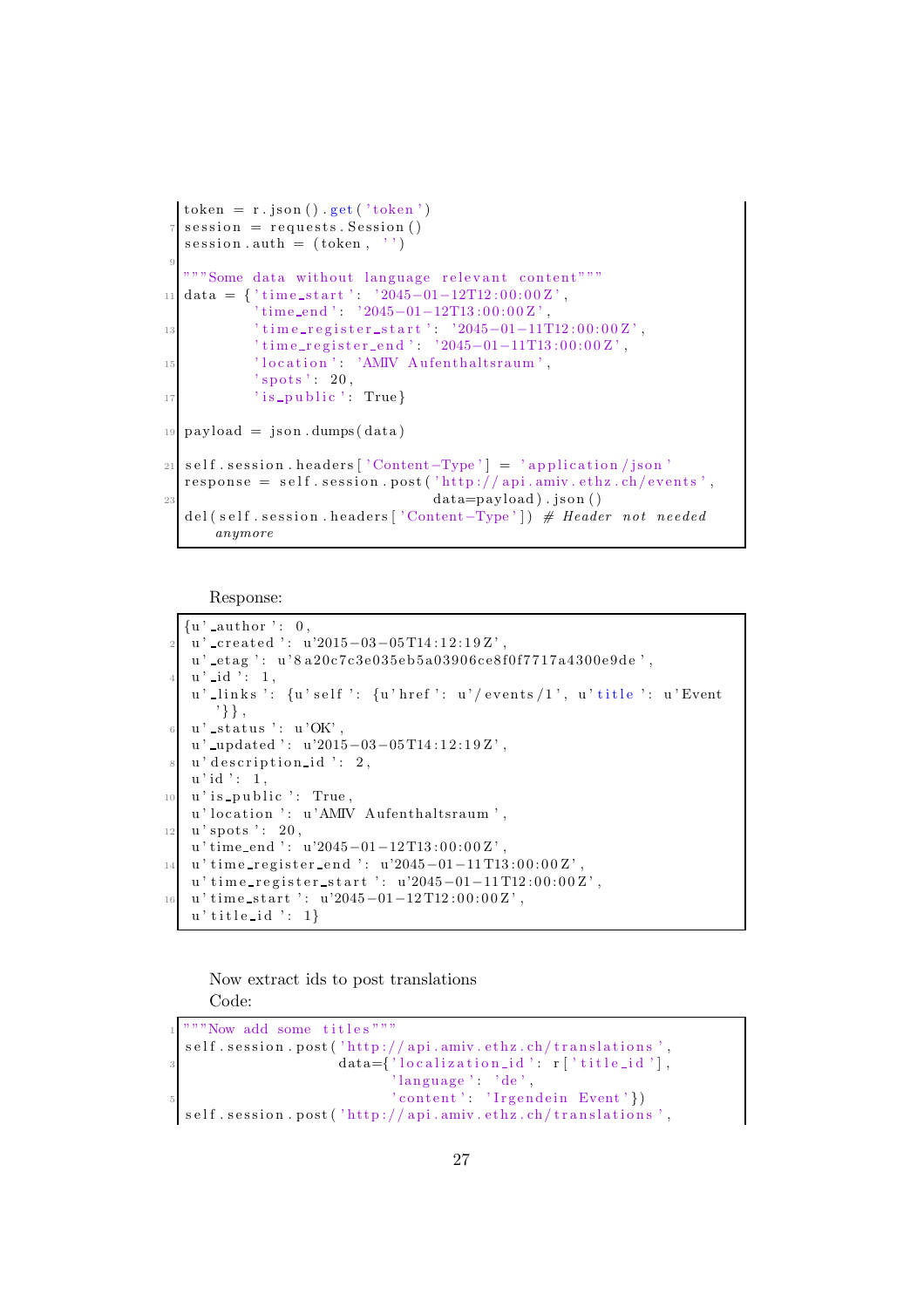```
data={'1ocalization_id': r['title_id'],' language ' : 'en',
                         ' \text{content'}: 'A \text{ random Event'}11 """ And description"""
  self.session.post('http://api.amiv.ethz.ch/translations',
13 data={'localization_id': r['description_id'],
                          ' language ' : 'de',
<sup>15</sup> ' content': 'Hier passiert was. Komm
     v or bei!'})
  self. session.post ('http://api.amiv.ethz.ch/translations',
17 data={'localization_id': r['description_id'],
                          'language ' : 'en',
19 \blacksquare ' content': 'Something is happening. Join
      us ! ' })
```
If we now specify the 'Accept-Language' Header, we get the correct content!

Code:

```
s e l f . s e s sion . h e a d ers [ 'Accept – Language '] = 'en '
self. session.get ('http://api.amiv.ethz.ch/events/%i' % response
     \left[ \begin{array}{c} i d' \\ j \end{array} \right] . json ()
```
Response:

```
\{u' \text{ -author }': 0,u'_created ': u'2015-03-05T14:12:19Z',
   u' _etag ': u'8a20c7c3e035eb5a03906ce8f0f7717a4300e9de',
   u' links ': {u' collection ': {u' href ': u'/ events ', u' title ': u'
      events ' },
                 u' parent ': {u' href ': u'/', u' title ': u' home'},
                 u' self ': \{u\} href ': u'/ events/1', u' title ': u'Event
       ' } } ,
   u' _updated ': u'2015-03-05 T14:12:19Z',
   u' additional fields ': None,
   u' description ': u' Something is happening. Join us!',
   u' description id ': 2,
11 \, u' id ': 1,
   u' img_1920_1080 ': None,
13 u' img thumbnail ': None,
   u'img_web': None,
15 \mid u' is public ': True,
   u' location ': u'AMIV Aufenthaltsraum',
17 u' price ': None,
   u' signups': \lceil \rceil,
19 u' spots ': 20,
   u' time_end ': u'2045-01-12T13:00:00Z'
_{21} u' time_register_end ': u'2045-01-11T13:00:00Z'.
   u' time_register_start ': u'2045-01-11T12:00:00Z',
```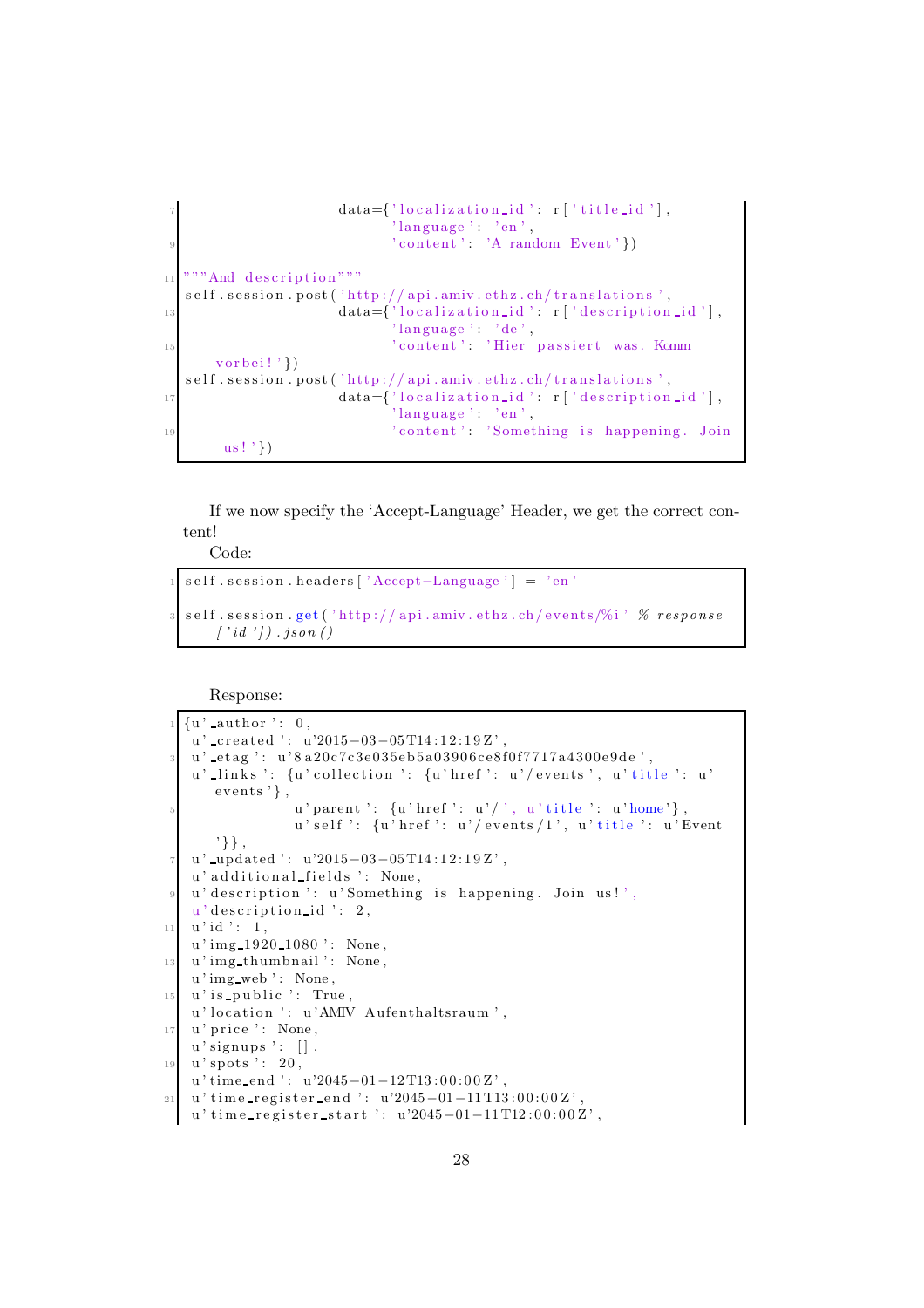```
23 u' time_start ': u'2045-01-12T12:00:00Z',
   u' title ': u'A random Event',
25 u' title_id ': 1}
```
Yay! The title and description are added in english as requested.

# <span id="page-29-0"></span>21 Working with files

Working with files is not much different from other resources. Most resources contain the file, only study documents, which will be explained below.

#### <span id="page-29-1"></span>21.1 Files in Events, Joboffers, etc.

Files can be uploaded using the "multipart/form-data" type. This is supported by most REST clients. Example using python library "requests" and a job offer: (More info on requests here: http://docs.python-requests.org/ en/latest/)

Code:

```
" " " Usual log in " " "auth = \{ 'username': user, 'password': pw \}{\bf r} = {\bf requests . post('http://api.amiv.eth/z.ch/sessions', data=auth)}token = r . json() . get('token')session = requests. Session()s \text{ e} \text{ s} \text{ s} \text{ i} . auth = (token, '')
 7
   "" "Now uploading the file"""
  with open ( ' somefile . pdf ' , ' rb ' ) as file :
        data = \{\ 'title \ ' : \ 'Some \ Offer \ '}11 \left\{\n \begin{array}{r}\n \text{files} = \{ \text{'}pdf'} : \text{file}\n \end{array}\n\right\}session . post ('http://api.amiv.ethz.ch/joboffers',
data=data, file = file s)
```
Response:

```
, ' _author ', 0 ,
     ' c r e a t e d ' : ' 2015−02−19T14 : 4 6 : 1 4 Z ' ,
    {\tt \_etag':} {\tt '9cd7fdf37507d2001f5902330ff38db1236bdb84',}id ': 1,
     \exists links ' : { 'self ': { 'href ': '/joboffers/1', 'title ': 'Joboffer'
      \},
     _ -status': 'OK',
     -updated ': '2015-02-19T14:46:14Z',
   ' id ': 1,
    ' pdf': {'content_url': '/storage/somefile.jpg',
              ' file ': None,
11 \hspace{1cm} ' filename ' : ' somefile .jpg ' ,
              's  is z e' : 55069,
```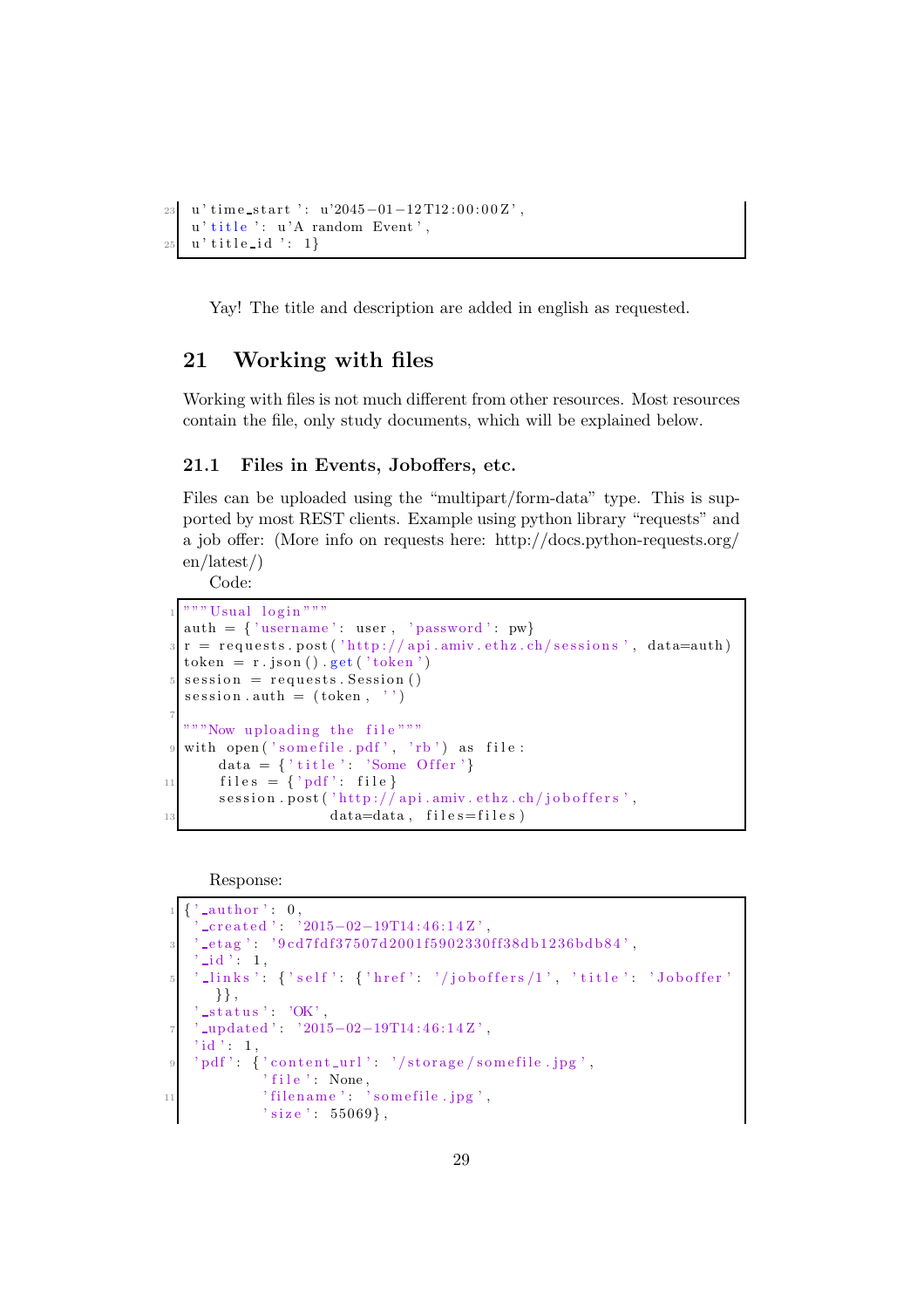Note that 'file' in the response is None since returning as Base64 string is deactivated.

#### <span id="page-30-0"></span>21.2 Working with study documents

Study documents are a collection of files. Using them is simple:

- 1. Create a study document (POST to /studydocuments)
- 2. Save ID of the newly created document
- 3. Upload files to the '/files' resource as described above, using the ID

# <span id="page-30-2"></span><span id="page-30-1"></span>22 Common Problems

## 22.1 PATCH, PUT or DELETE returns 403

It is only possible to issue these methods on objects, not on resources. This will not work:

```
DELETE / users ? where=i d==3
```
Use this instead:

DELETE / users /3

Make sure you provided the required If-Match header. If that does not help make sure you can use GET on the item. If you are unable to request a GET then your account can not access the object. If you are able to GET the object, then your provided data is invalid. If you do not have admin priviledges for the endpoint(method on that resource) make sure your request will conserve your ownership of the object.

## <span id="page-30-3"></span>22.2 How can I send boolean etc to the server using python requests?

To properly encode Integer, Boolean and such you need to properly format the data to json before sending, like this:

Code: